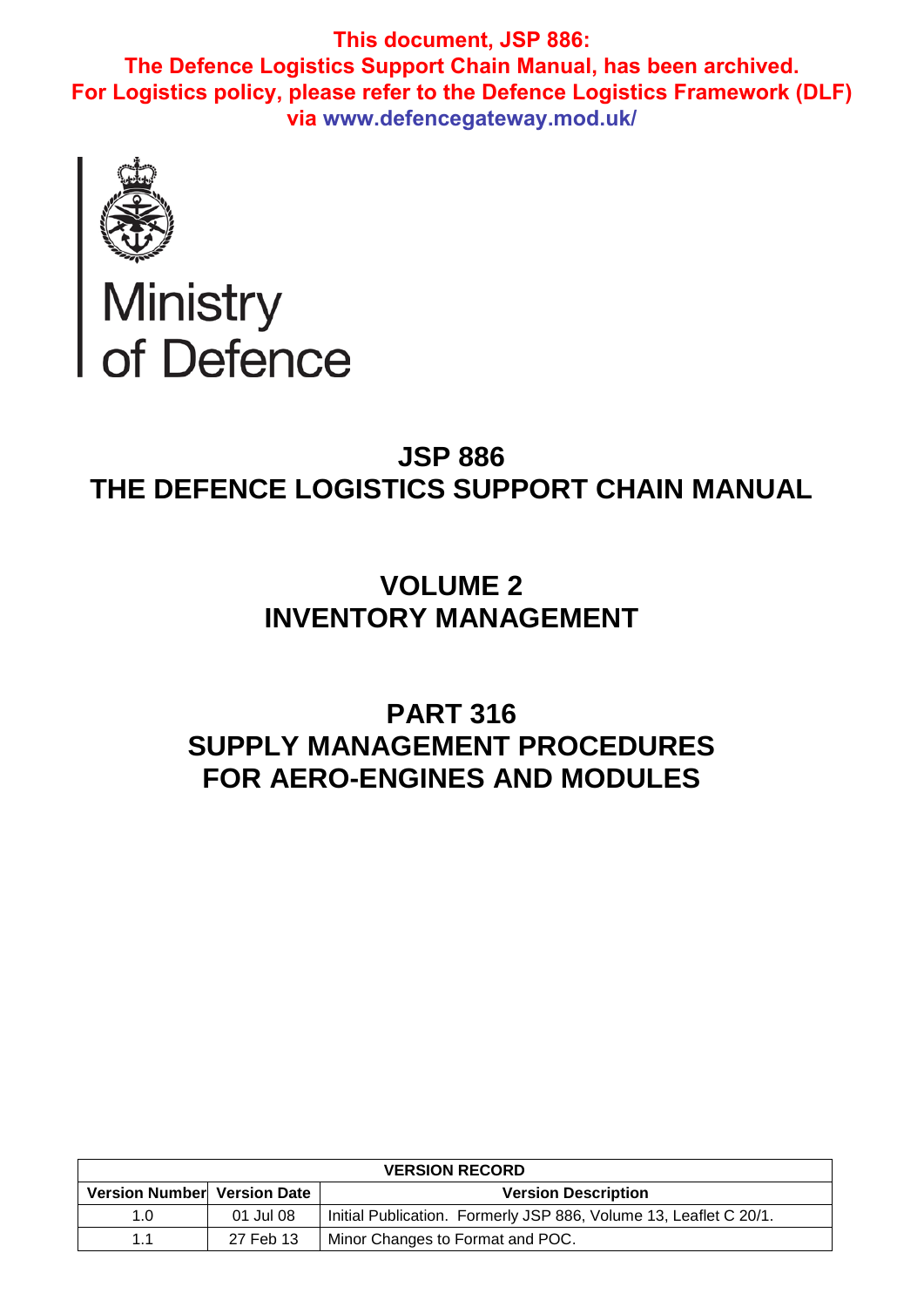#### **Contents:**

| CHAPTER 1: SUPPLY MANAGEMENT PROCEDURES FOR AERO-ENGINES AND                |  |
|-----------------------------------------------------------------------------|--|
| MODULES                                                                     |  |
|                                                                             |  |
|                                                                             |  |
|                                                                             |  |
|                                                                             |  |
|                                                                             |  |
|                                                                             |  |
|                                                                             |  |
|                                                                             |  |
|                                                                             |  |
|                                                                             |  |
|                                                                             |  |
|                                                                             |  |
|                                                                             |  |
|                                                                             |  |
|                                                                             |  |
|                                                                             |  |
|                                                                             |  |
|                                                                             |  |
|                                                                             |  |
|                                                                             |  |
|                                                                             |  |
|                                                                             |  |
|                                                                             |  |
|                                                                             |  |
|                                                                             |  |
|                                                                             |  |
| ANNEX A: AERO-ENGINE TRANSPORTATION AND SERVICING EQUIPMENT STATE SIGNAL 20 |  |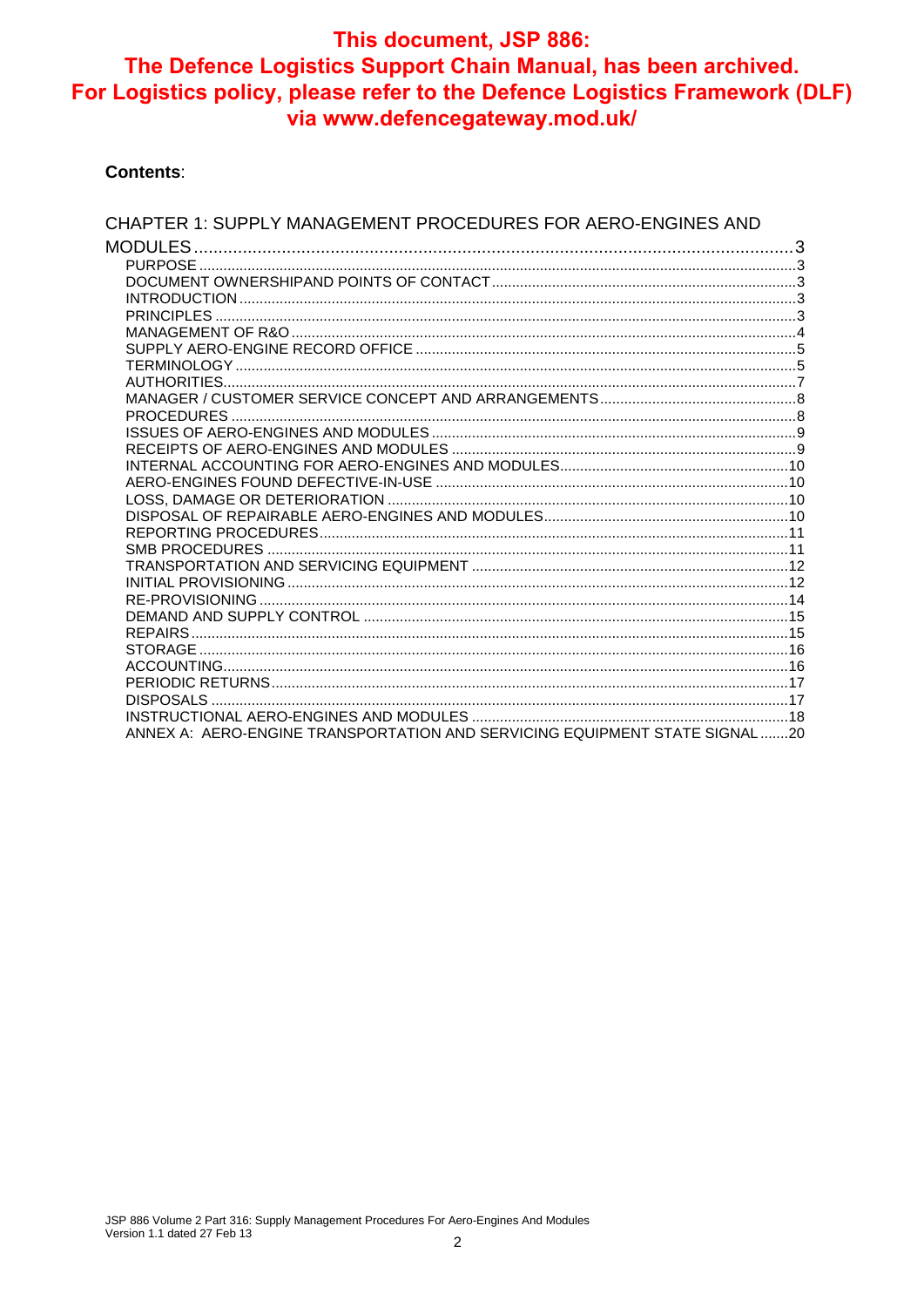## **CHAPTER 1: SUPPLY MANAGEMENT PROCEDURES FOR AERO-ENGINES AND MODULES**

## **PURPOSE**

1. The purpose of this leaflet is to outline the supply management procedures for aeroengines and modules. It also contains instructions about accounting arrangements, and the methods and techniques employed to make sure that an appropriate level of serviceable reserves of aero-engines and modules are maintained.

#### **DOCUMENT OWNERSHIPAND POINTS OF CONTACT**

2. This document is sponsored by DES JSC SCM-SCPol-Conv2.

a. The Sponsor contact details, for questions regarding technical content are:

DESJSCSCM-SCPol-Conv2. Tel: Mil: 9679 Ext 81381. Civ: 030679 81381.

b. For questions regarding presentation and accessibility of this document contact the Document Editor:

DES JSC SCM-SCPol Editorial Team. Tel: Mil: 9679 Ext 80953. Civ: 030 679 80953.

#### **INTRODUCTION**

3. The RAF is the joint-Service manager for all aero-engines and modules used in fixedwing aircraft. The RN exercises the same function for helicopter aero-engines. The RAF is responsible for the provision of accessories and their spares for both types of engine. The RAF has a considerable capital investment in aero-engines and also makes an annual multi-million pound commitment for their repair and overhaul. The total quantity of aeroengines and modules purchased includes those reserves necessary to allow for the movement of aero-engines and modules between the depot, units and Repair and Overhaul (R&O) facilities and for the turn-round times associated with R&O. Any delays in the handling, despatch and receipt processing of aero-engines, modules or repairable spares. The extension of R&O and transit times will also adversely affect the availability of serviceable reserves. A sound supply management structure working to defined responsibilities and functions is necessary to ensure that optimum value is obtained from the RAF's considerable investment in aero-engines and modules.

#### **PRINCIPLES**

4. The management of aero-engines comprises 4 basic elements:

a. The forecasting of activity from which initial provisioning calculations are derived and R&O requirements are determined.

b. The arrangement of R&O capacity.

c. The management of R&O by matching the available capacity with the actual activity encountered in day-to-day operations, and monitoring output.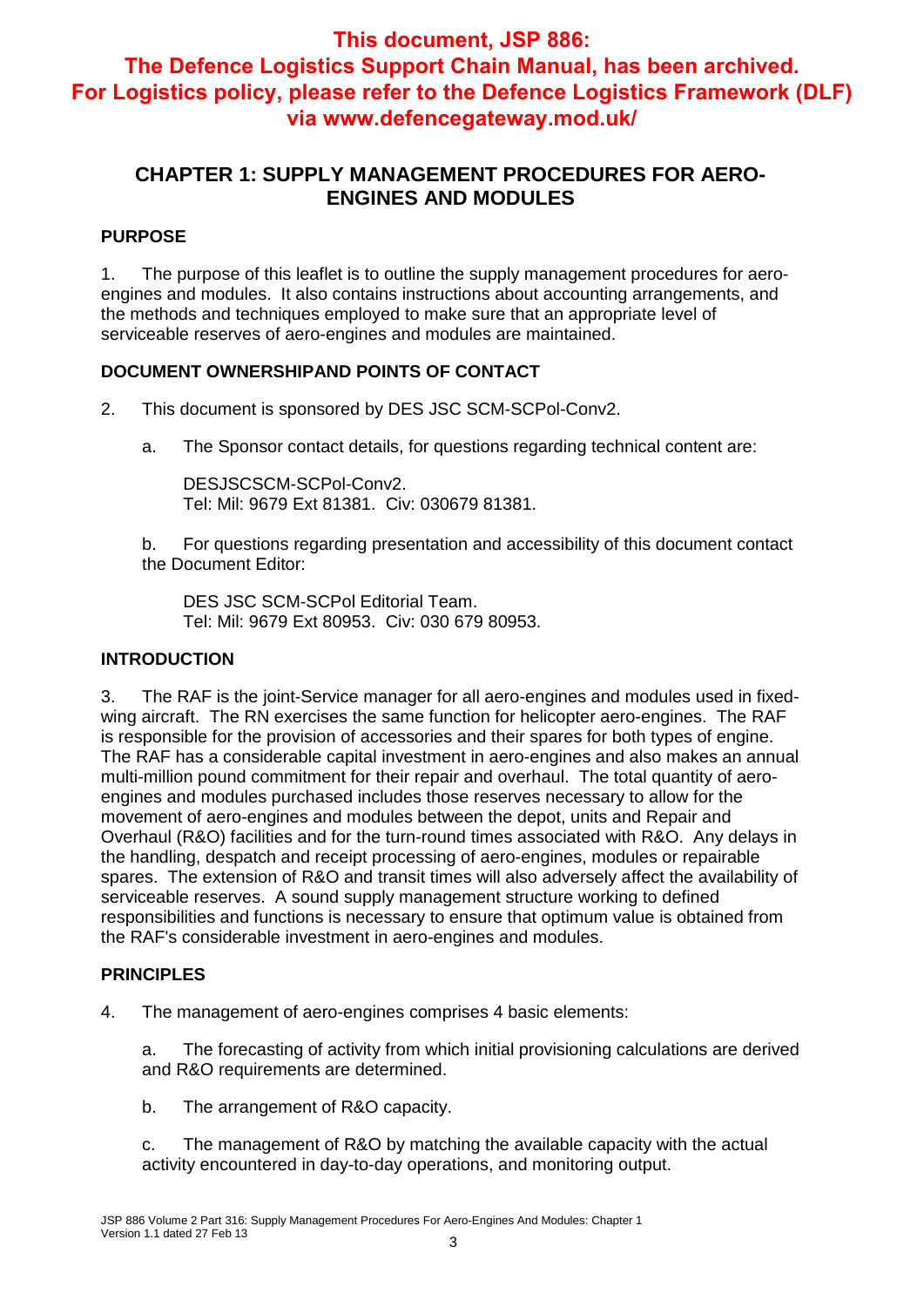d. The day-to-day management and allotment of serviceable reserves between user units to ensure the most efficient utilisation of resources.

5. In recent years, various factors have combined to modify the application of the management principles. Changes have arisen primarily as a result of the development of the modular or semi-modular engine, the introduction of computer-based mathematical modelling techniques, and the necessary disciplines arising from the considerable increases in costs. The use of mathematical models which can be readily updated in the light of pre-production and in-Service operations has resulted in more detailed and accurate forecasts of the total engine and module requirements for initial purchase or overhaul programme purposes.

6. The total number of engines and modules to be purchased as reserves is dependent on the policy adopted for their R&O at all depths of maintenance. Other factors may impact on the quantification of the reserve purchase, but many of these must be treated as adjuncts of the overall servicing policy. In particular, the need to develop an independent in-service overhaul capability for certain engines, the advent of modularity, and the high cost of engines, modules, servicing equipment and test facilities has resulted in the need for complex servicing policies which can exploit all the available resources within the Services and Industry in the most cost-effective manner.

#### **MANAGEMENT OF R&O**

7. Following the introduction of a fixed wing aero-engine into Service, responsibility for the availability of serviceable reserves of aero-engines from overhaul of all 3 Services falls to the Support Authority staffs of SMG. The RN exercises a similar function for helicopter aero -engines for all three Services through the DHSA.

8. DDSM 6(RAF) is responsible for the sponsorship and requisitioning of the R&O of all fixed-wing aircraft aero-engines. Specifically, DDSM 6(RAF) undertakes:

a. The management of the supply control and overhaul of fixed-wing aircraft aeroengines and modules in industry and in-Service (at all depths of maintenance) for all three Services.

b. The provisioning of spares in support of industrial and in-Service repair and overhaul for aero-engines and modules used in fixed-wing aircraft.

c. The assessment of the overhaul requirements of aero-engines and modules for the RAF using, as a basis, data concerning the predicted performance of the engines and modules. In arriving at these assessments, DDSM 6(RAF) makes use of analytical and simulation mathematical modelling techniques.

9. DDSM 6(RAF) is also responsible for stating and obtaining agreement to the future overhaul requirements for fixed-wing aircraft aero-engines using the following procedures:

a. Estimating the arisings of repairable aero-engines from the RAF using AE patterns, rates of effort, estimated or calculated reconditioning lives of each type and mark of engine or module, and other pertinent data. This information will invariably form the input to the analytical or simulation mathematical model used for the particular type of engine.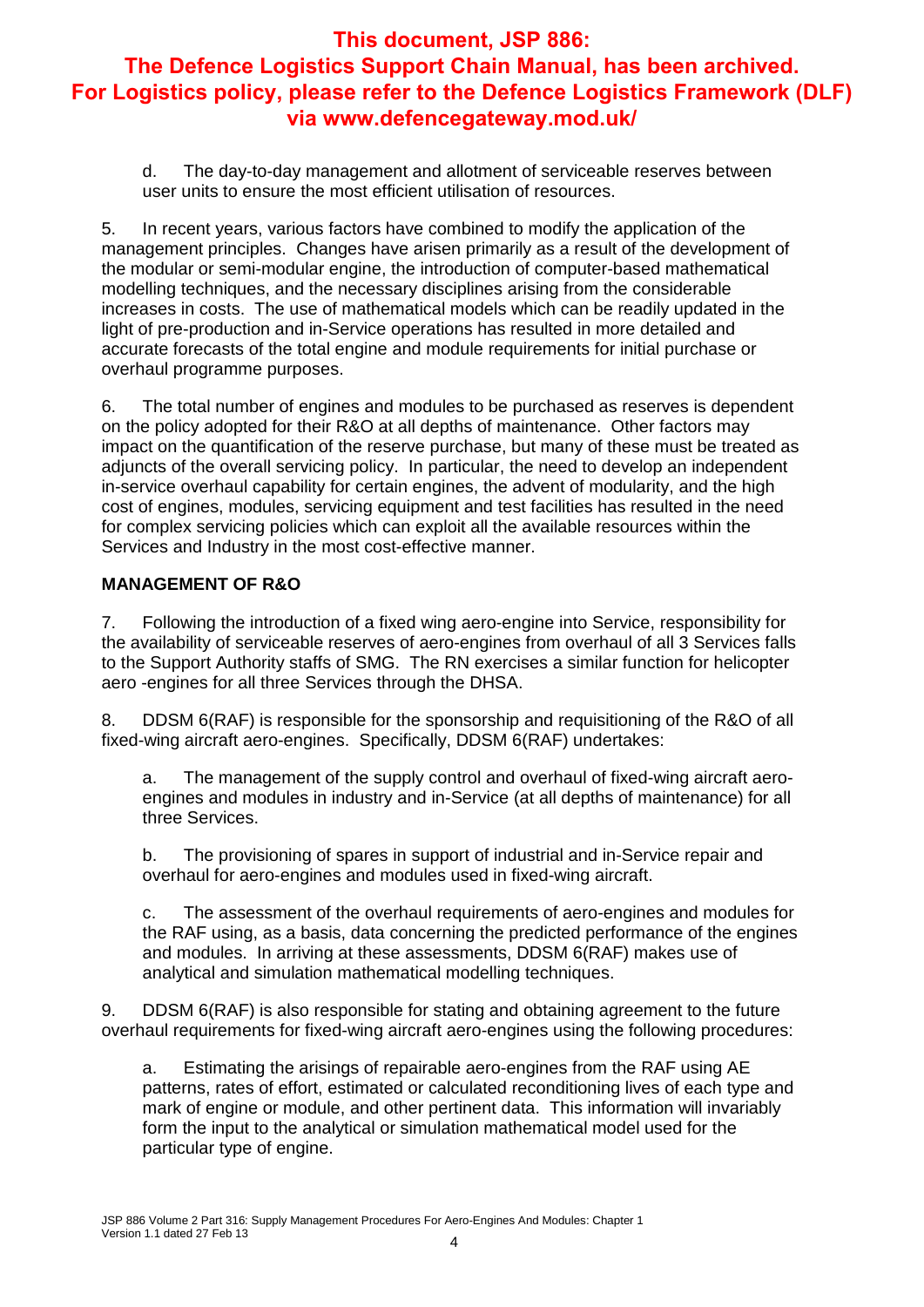b. Obtaining from the RN and Army staffs their estimates of the 5 years forward repair requirements for the fixed-wing aero-engines operated by the two Services, together with a monthly schedule of requirements for the forthcoming year.

c. Co-ordinating all Service requirements, and presenting these at the annual aero-engine and module Overhaul Requirements Meetings with industrial contractors and HQLC.

d. Using the co-ordinated assessments, negotiating with contractors' and HQLC staffs, and agreeing output programmes for the future.

10. **Helicopter Aero-Engines.** The management of helicopter aero-engines is carried out by the Defence Helicopter Support Authority (DHSA) at Yeovilton. DDSM 6(RAF) retains some aspects of helicopter engine accessory management.

## **SUPPLY AERO-ENGINE RECORD OFFICE**

11. The Supply Aero-Engine Record Office (SARO) is a dedicated computer system, located within SM 27(RAF) at SMG, RAF Wyton. The basic principle of the SARO computer system is that all aero-engine and module events are reported by all concerned (units, the depot and contractors) to SARO by signal or telex messages or via BAEMMA/MAEMIS. The contents of these messages (which are also copied to the Maintenance Data Centre) and the reporting procedures employed are detailed in AP 100E-02. On receipt at the SMG, the information contained in the event message is input to the SARO computer system, and all appropriate records, for example, the individual aero-engine or module serial number file, the provisioning file, the location file, etc, are automatically updated. The implications of the event are then analysed and any management action required is initiated.

12. The facilities of the SARO computer system allow the engine manager to call up any information he may require before deciding on his course of action. SARO provides comprehensive data on matters such as stocks and their locations, assets, liabilities etc., and thus allows the accurate monitoring of aero-engine and module dispositions. This, in turn permits the timely identification of repair or overhaul 'queues' and allows the engine manager to adjust the disposition of repairable arisings to minimise their effect.

13. Decisions made by the engine managers are input to the SARO computer system which then initiates any further action required for example, the automatic drafting of an allotment instruction, updates the appropriate files and sets markers for any necessary progression action. Throughout the entire process, data is automatically extracted to historical files which may then be used as the source of base data for computer mathematical modelling and other planning purposes

## **TERMINOLOGY**

14. **Aero-Engine.** The term 'aero-engine' includes references to bare engines, engine change units, engine coupling gearboxes, power plants, and airborne and ground running auxiliary power plants.

15. **Modular Aero-Engine.** A wholly modular aero-engine is one which consists of a number of major assemblies (modules) which have been designed to facilitate engine repair and overhaul. This type of construction facilitates rapid strip, rebuild and exchange of either individual modules or a number of modules.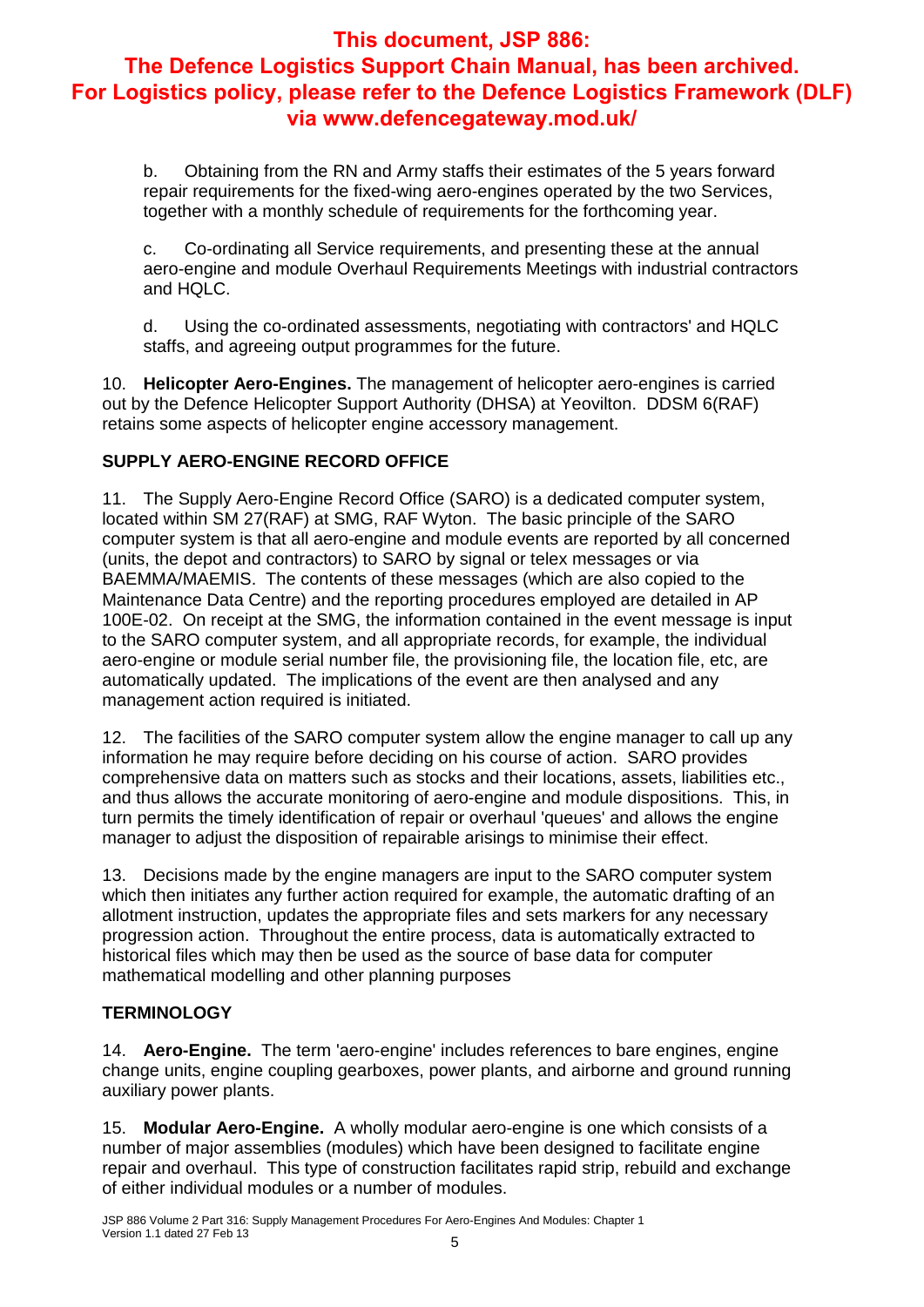16. **Partially Modular Aero-Engine.** A partially modular aero-engine consists of modules, accessories and a residual carcass. The carcass is the term used for that part of the aero-engine remaining after all modules and accessories have been removed.

17. **Module.** A module is a major assembly which is treated as an independent entity, is fully interchangeable without previous matching, and is readily replaceable, physically and functionally, with no more than minor adjustments. A module can be easily detached from, and re-attached to, other modules using the type of equipment and degree of skill normally available at unit level.

18. **Aero-Engine Inventory.** The inventory of aero-engines and modules consists of the following elements:

- a. Installed in aircraft.
- b. Held as Serviceable, but not installed in aircraft.
- c. Held as Repairable, but awaiting repair, overhaul or defect investigation.
- d. Held as Repairable, but undergoing repair, overhaul or defect investigation.

e. Serviceable or Repairable, but in transit between units, or units and overhaul facilities.

19. Instructional aero-engines and modules are not included in the total aero-engine inventory; Paragraphs 75 to 83 detail the special regulations applicable to this category of aero-engine.

20. **Aero-Engine Events.** An aero-engine event is any one of the following reportable incidents in the life of an aero-engine:

- a. Rejection or removal from an airframe.
- b. Installation into an airframe.

c. Receipt at, despatch or disposal from a unit or repair facility. (NB: the receipt, despatch or disposal of aero-engines installed in aircraft, are reportable aero-engine events).

d. Change of condition. (For example from serviceable to repairable).

21. **Module Event.** A module event is any one of the following reportable incidents in the life of an aero-engine module:

- a. Rejection or removal from a modular aero-engine.
- b. Installation in a modular aero-engine.

c. Receipt at, despatch or disposal from a unit or repair facility. (NB: the receipt, despatch or disposal of modules installed in an aero-engine and/or an aircraft are reportable module events).

d. Change of condition.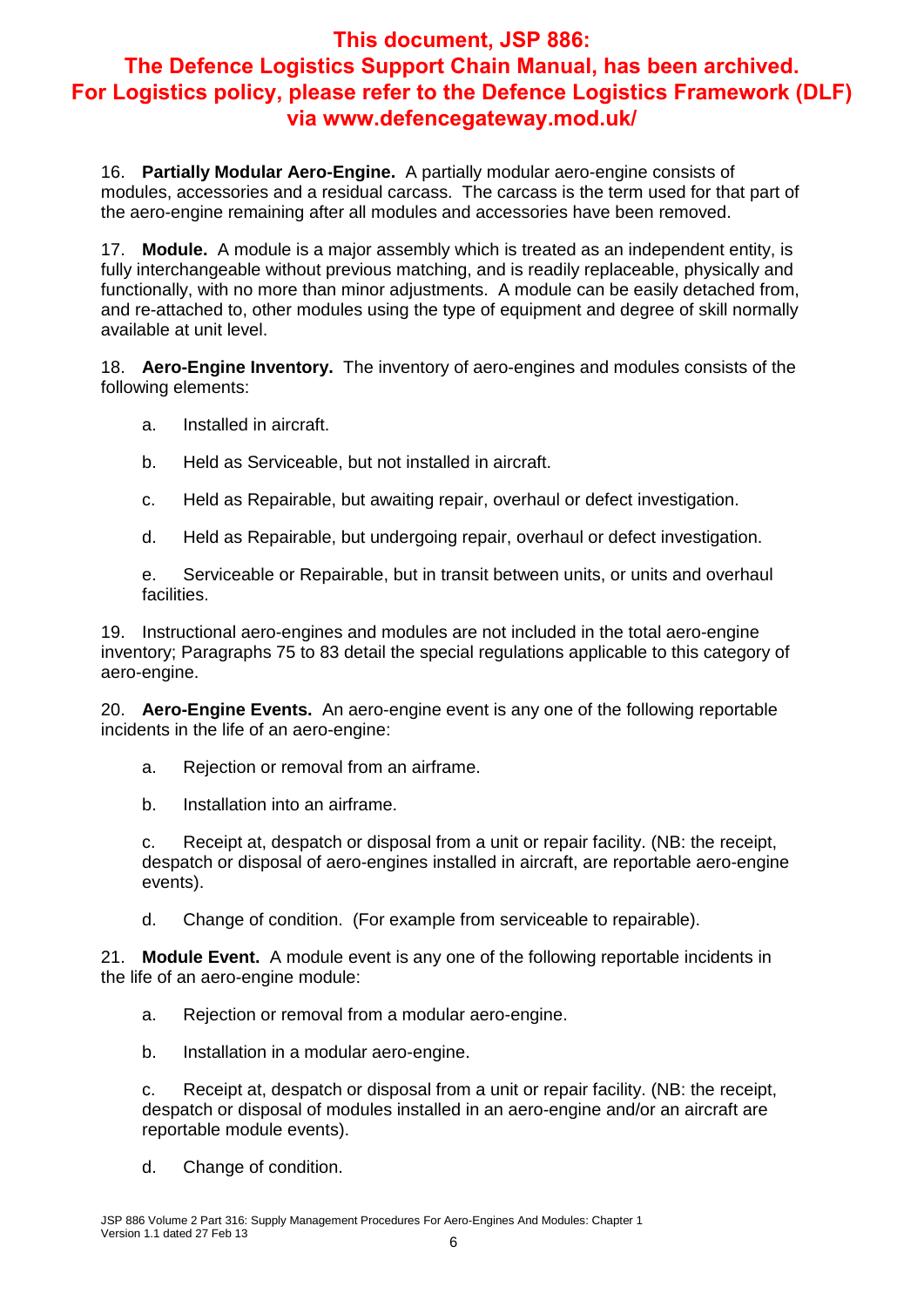22. **'Serviceable Not-in-Use' Aero-Engines and Modules.** Aero-engines and modules which are new, re-conditioned or have been repaired or overhauled, other than at unit level, are to be considered as 'serviceable not-in-use' from the time of receipt at a unit until all ground running and air testing necessary to confirm satisfactory performance has been completed.

23. **Aero-Engine and Module Categorisation.** Whenever an aero-engine or module is rejected from an airframe or modular aero-engine, or whenever a 'serviceable not in-use' aero-engine or module is found to be damaged or defective, it is to be categorised as repairable, with the categorisation being supplemented by one of the following specific reasons:

a. **LIFEX.** Aero-engines and modules which have reached the end of their authorised life are to be categorised as 'repairable LIFEX'.

b. **INV.** Aero-engines and modules rejected from use prior to life-expiry which are offered for possible defect investigation by a quality assurance authority are to be categorised 'repairable INV'.

c. **RS.** Aero-engines and modules rejected from use prior to life expiry which require depth A or B maintenance that is within the user's capability are to be categorised 'repairable RS'.

d. **RC.** Aero-engines and modules rejected from use prior to life expiry which require depth B or C maintenance that is beyond the user's capability, thus necessitating transfer to a Depth C maintenance facility at the same or another station are to be categorised 'repairable RC'.

e. **RD.** Aero-engines and modules rejected from use prior to life expiry which require transfer to a Depth D maintenance facility are to be categorised 'repairable RD'.

24. **Overhaul.** Overhaul is the generic term covering rectification, repair or reconditioning of an aero-engine or module.

25. **Repair.** Repair is the recovery, for example, restoration to a serviceable state, of an aero-engine or module which will allow it to complete its authorised life before further reconditioning.

26. **Reconditioning.** Reconditioning is the recovery of an aero-engine or module to the extent that it may be re-issued for use with a full authorised life.

#### **AUTHORITIES**

27. **Support Authorities.** The Engineering Authorities have been absorbed into the two Support Authorities at DDSM 6(RAF) and DHSA. The responsibilities for the aero-engine types are as follows:

a. **DHSA.** Astazou IIIN2&XV1D, Gnomes, Lycoming T55, Solar APU, Turmo IIIC4, Garrett 331, Allison 250 B17C/C20B, Gem and Pratt & Witney R985.

b. **DDSM 6(RAF).** Pegasus, RB199, Adour, Allison T56, Artouste, Avon, Conway, Garrett P36 APU, CFM56, Lycoming ALF 502, RB211, Spey, Garrett 331, Gypsy Major, Lycoming 10-360, Viper and Garrett 731.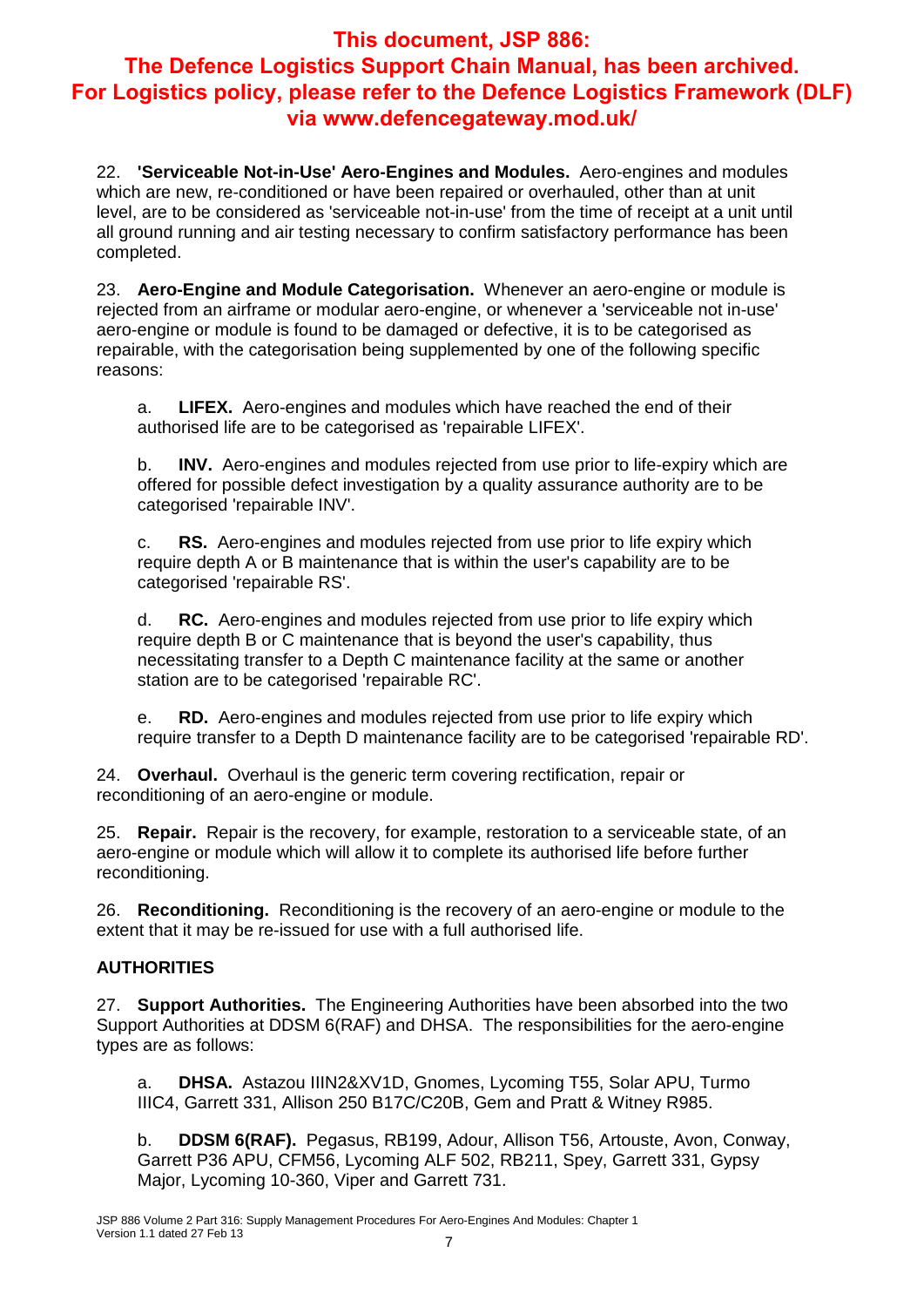28. **Allotment Authorities.** Aero-engines and modules are allotable items of equipment, that is, they can only be moved or transferred between units on receipt of instructions from specified authorities. The DHSA will allot all helicopter aero-engines and modules. DDSM 6(RAF) will allot all fixed wing aircraft aero-engines and modules.

#### **MANAGER / CUSTOMER SERVICE CONCEPT AND ARRANGEMENTS**

29. Since the RN is responsible for rotary-wing aero engines and modules, and the RAF for those for fixed-wing aircraft, a 'Manager Service' and 'Customer Service' arrangement has been developed to discharge responsibilities for the control of the aero-engine overhaul task. Details are as follows:

a. The RN sponsors the overhaul of all rotary-wing aero-engines and modules either in industry or in the Naval Aircraft Repair Organisation (NARO). In this context, the RN is the 'Manager Service' and the Army and RAF are 'Customer Services'. As the Manager Service, the RN stores on behalf of all three Services the reserves of rotary wing aero-engines and modules which are not directly deployed in support of operational or reserve helicopters.

b. The RAF sponsors and tasks the overhaul of all fixed-wing aero-engines and modules either in industry, at RAF Command overhaul bases, or at approved unit level depths of maintenance. In this case, the RAF is the 'Manager Service' and the RN and Army are 'Customer Services'.

c. As the Manager Service, the RAF stores on behalf of all three Services the reserves of fixed-wing aircraft aero-engines and modules.

#### **PROCEDURES**

30. When an aero-engine or module is transferred between units, or units and repair facilities, the following details are to be quoted on the vouchers raised to cover the transaction:

a. The type, mark and suffix (if any) of the aero-engine or module.

b. The manufacturer's serial number allocated to the aero-engine or module. (NB: aero-engines, but not necessarily modules, carry the Manufacturer's Serial Number consisting of up to 6 digits. This number is to be quoted on the covering vouchers).

c. The allotment authority and allotment number.

31. When a power plant is transferred between units, or units and repair facilities, the following details are to be quoted on the vouchers raised to cover the transaction:

- a. The type, mark and assembly number of the power plant.
- b. The type, mark, and suffix (if any) of the installed aero-engine.
- c. The manufacturer's serial number.
- d. The allotment authority and allotment number.

32. The vouchers covering transfers between units, or units and repair facilities, are also to be appropriately annotated: 'Complete to \*engine/engine change unit/engine coupling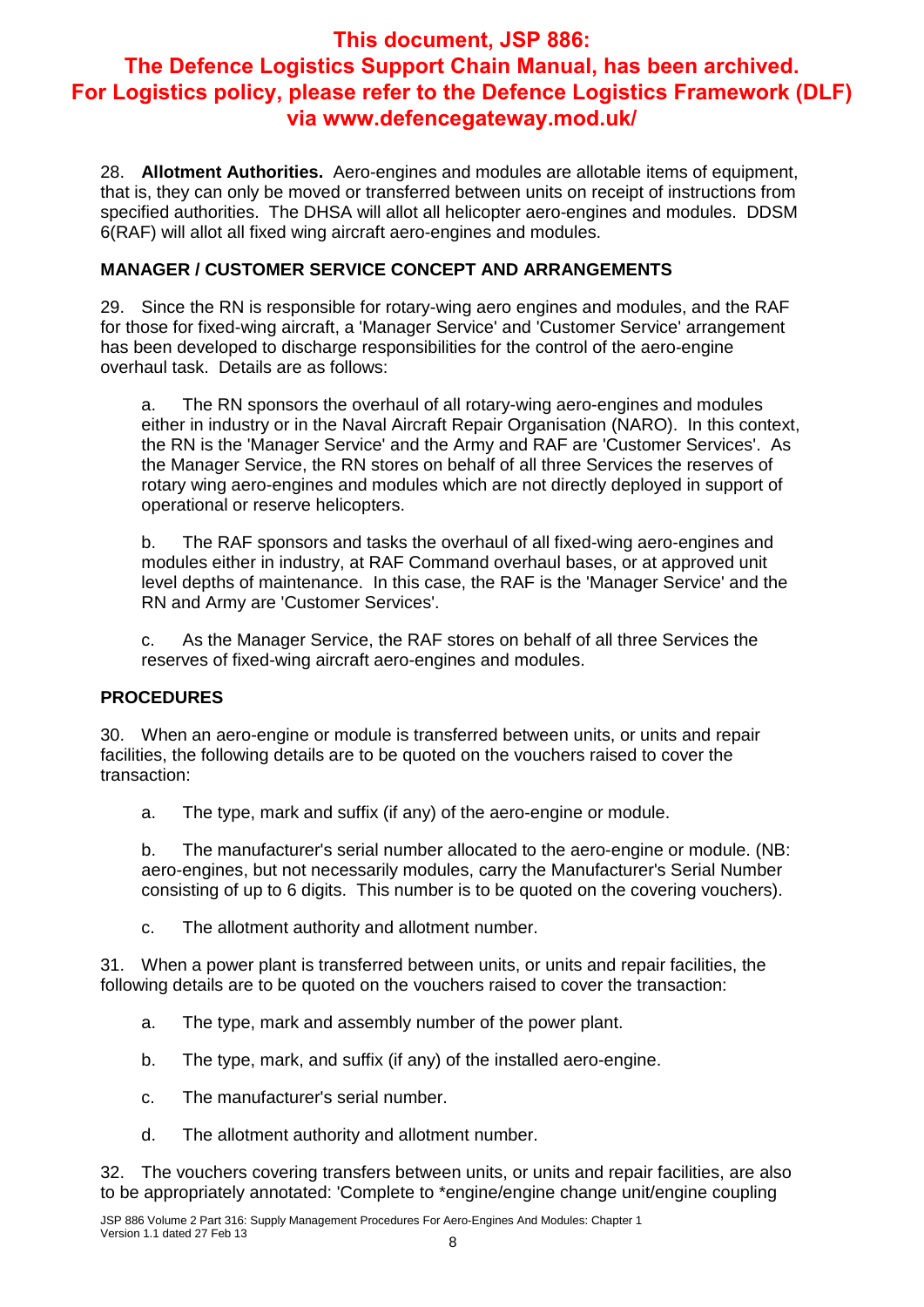gearbox/power plant/module/airborne-ground running auxiliary power plant checking list, issue number ..... (\*delete as necessary)'. If there is a discrepancy of a Class P or L store, or checking list item, the voucher is to be so endorsed. Aero-engines or modules packed in water vapour resistant (WVR) bags are to be treated as packaged equipment both for issues between units and for issues out of, or receipts into, the RAF. The receipt check of such an engine, engine change unit, power plant or module is only to be carried out when it is necessary to open the WVR bag for the first time, for example, to prepare the unit for use, to modify it, or to replace the desiccant. Further checks are not required should it later be found necessary to re-open the WVR bag for any other purpose at the same unit.

33. **Power Plants.** The following instructions apply specifically to power plants:

a. **Interchangeability.** The interchangeability of power plants is indicated by the assembly number. When a power plant is issued it bears an identification plate carrying its assembly number; a corresponding plate upon which is stamped the assembly number of the power plant to be fitted, is fixed to each aircraft engine nacelle. A schedule of power plant assemblies, specifying the make of the aeroengine, the items which affect the interchangeability of the assembly, the type of aircraft, and the position in that aircraft at which a particular power plant can be installed is published in the Volume 2 of the appropriate power plant Air Publication.

b. **Conversion.** When an Equipment Supply Depot is unable to issue a power plant of the required assembly number in sufficient time, the consignee unit is to be asked to confirm that they are able to deal with the task of converting any available power plant to the required assembly number. If confirmation is forthcoming, the necessary conversion set is to be issued with the power plant, the consignee unit is to effect the conversion, and any items remaining surplus after the task are to be disposed of in accordance with current instructions.

#### **ISSUES OF AERO-ENGINES AND MODULES**

34. **Issues within the RAF.** The procedure for issues of aero-engines or modules between RAF units is detailed in Leaflet UG 7/2. When preparing the documentation to cover such issues the provisos of Paragraphs 28-31 above are to be taken into account.

35. **Issues out of the RAF.** Aero-engines and modules, other than those installed in aircraft, are not to be issued out of the RAF except on the authority of an allotment instruction from DHSA or DDSM 6(RAF) as appropriate. The accounting procedures for these issues are detailed in Leaflet UG 7/2 and Paragraphs 28-31 above.

#### **RECEIPTS OF AERO-ENGINES AND MODULES**

36. When an uninstalled aero-engine or module is received from a Service unit, or civilian production or overhaul facility it is to be brought on charge using the procedures detailed in Leaflet UG 7/4.

37. **Deficiencies.** If an aero-engine or module is received at an RAF unit deficient of any Class P or L store, a label detailing the deficiency is to be prepared (cross-referred to the receipt voucher covering the transaction) and attached to the aero-engine or module. Replacement components are to be obtained in the normal manner, except that demands and vouchers are to be cross-referred to the original receipt voucher. Similarly, should it be necessary to 'rob' an uninstalled aero-engine or module or a Class P or L store, the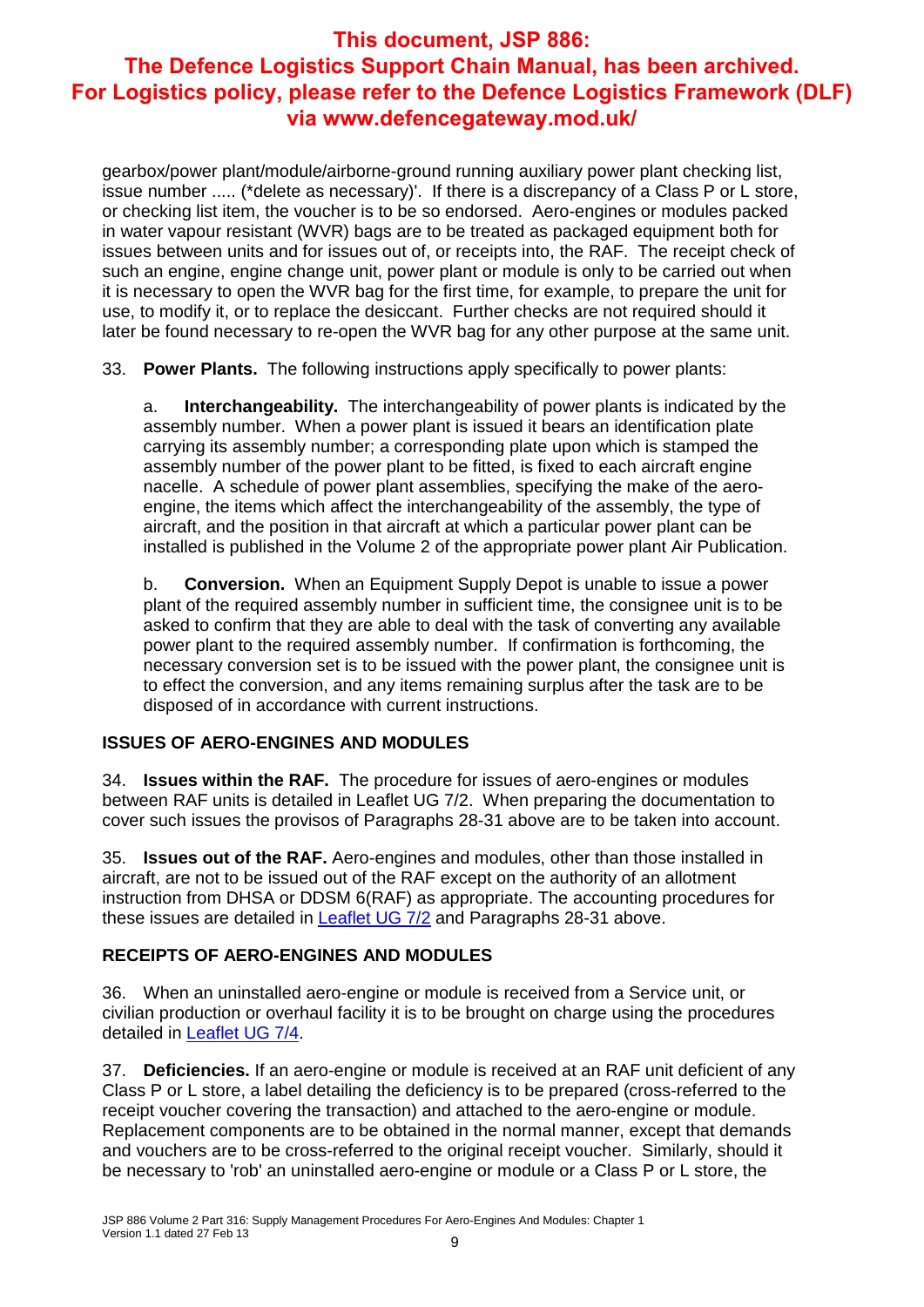replacement demands and vouchers are to be cross-referred to that against which the item was removed.

38. **Faulty Aero-Engines and Modules.** If an installed aero-engine is found to be faulty on receipt of an aircraft from a contractor or Maintenance Unit, the procedure in AP 3158 Volume 2 Leaflet E2 is to be followed. If an uninstalled aero-engine or module is found to be faulty on receipt from a contractor or Maintenance Unit, the procedures in Leaflet UT 7/1 and in AP 100B-01 are to be followed. In either instance, should special investigation of the defective aero-engine or module be required, allotment instructions will be issued by the appropriate authority.

#### **INTERNAL ACCOUNTING FOR AERO-ENGINES AND MODULES**

39. The internal accounting procedures for aero-engines and modules are contained in the UG 1 and UT 2/1, and in Paragraphs 28 to 31 above.

## **AERO-ENGINES FOUND DEFECTIVE-IN-USE**

40. The procedure for reporting aero-engines and modules found to be defective when in use is detailed in AP 100E-02.

## **LOSS, DAMAGE OR DETERIORATION**

41. The procedures to be followed for the write-off or strike-off of aero-engines or modules which are lost, damaged, or subject to deterioration is detailed in Leaflet UG 1/2.

## **DISPOSAL OF REPAIRABLE AERO-ENGINES AND MODULES**

42. When an aero-engine is categorised as repairable an allotment instruction will be issued by the appropriate authority. These instructions will specify the disposal of the aero-engine or module.

43. Normally, allotment instructions will be issued within the following period of time:

a. **To Call-Forward for Defect Investigation.** When an aero-engine or module is categorised 'repairable INV', and it is decided that a defect investigation will be carried out, the appropriate DG(A)(PE) engine specialist will notify that decision to the appropriate authority within seven working days so that the required allotment instruction can be issued. If it is decided that defect investigation action is not necessary, allotment instructions will be issued by the appropriate authority within 8 days of the aero-engine or module being categorised.

b. **To Call-Forward for Repair or Reconditioning.** When an aero-engine or module is categorised 'repairable LIFEX' or 'repairable RC or RD', allotment instructions will be issued by the appropriate authority within four (4) working days of notification of the change of state.

44. **Record Cards.** For those aero-engines and modules being despatched from a unit for defect investigation or overhaul, Engineering Record Cards (ERC) are to be actioned as detailed in Leaflet C7/1. Additionally, a tie-on label, giving the under mentioned information, is to be prepared and attached to the aero engine or module.

a. The number of hours run since new or the last recondition.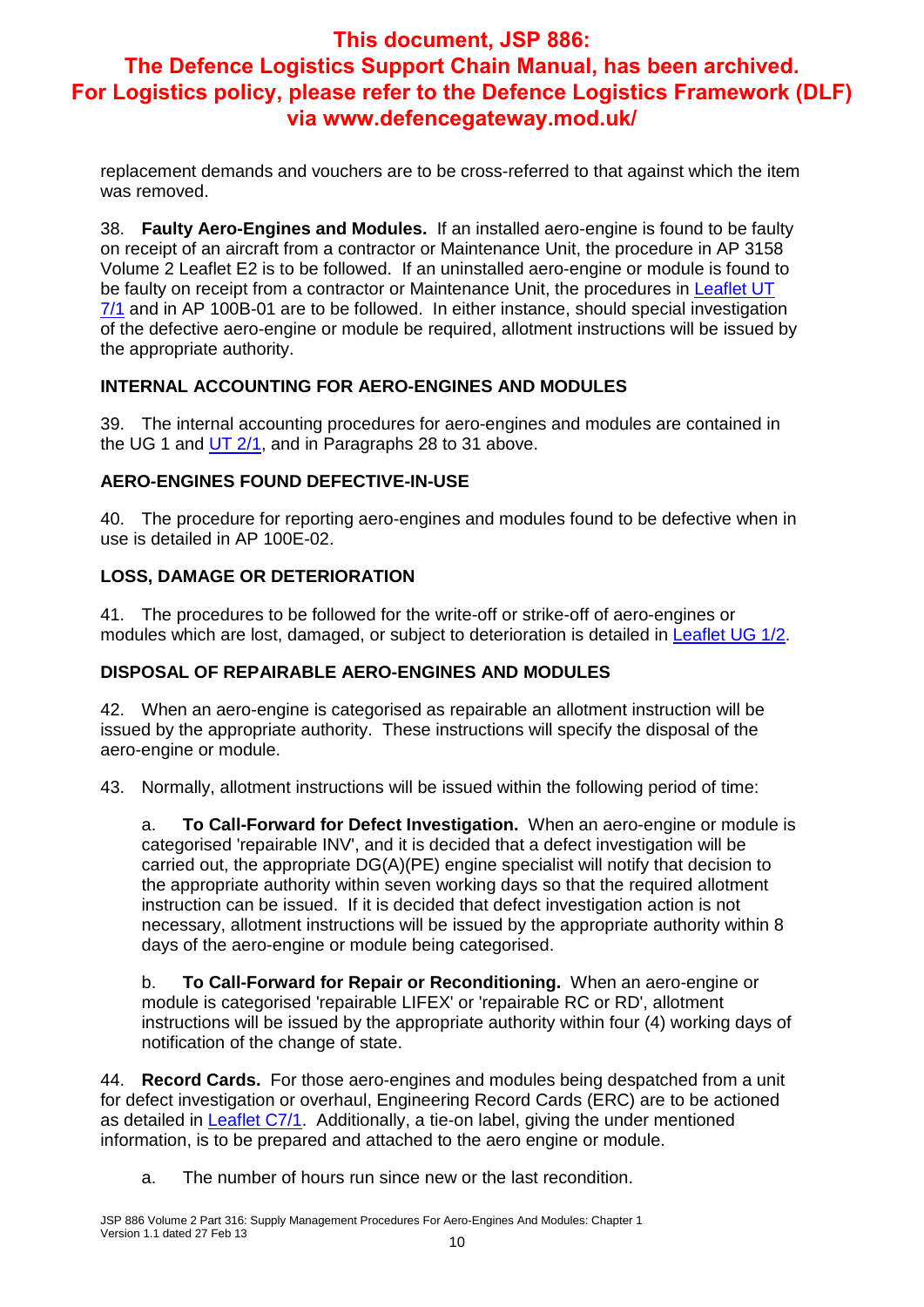b. A brief note of the reason for categorisation of the aero-engine or module as repairable; e.g. 'LIFEX', MOD Form 760A or 760B action, 'FOD', etc. The terms 'for repair' and 'for reconditioning' are not to be used.

c. Whether any assemblies have been stripped from the aero-engine or module for examination and have been only loosely re-assembled; an indication of the parts of the assembly concerned is also to be provided.

If for any reason the ERC cannot be forwarded with the aero-engine or module, it is to be sent to the consignee by registered post and the consignee is to be advised, by signal or telex message, that this course of action has been taken. Additionally, in these circumstances a signed and dated certificate of engine preservation, prepared in accordance with the instructions contained in AP 4471A Volume 1 Part 1 Section 2 Chapter 1, is also to be attached to the aero-engine or module.

45. **Despatch.** Unless specifically exempted by the allotment authority, RAF units are to despatch aero-engines and modules to the nominated consignee within 8 working days of receipt of the allotment instruction.

46. **Disposal of Aero-Engine as Scrap Metal.** When the allotment instruction calls for an aero-engine or module to be disposed of as scrap, it will also - if necessary - specify those parts which are to be mutilated to prevent their possible unauthorised recovery. Leaflet C 3/7 refers.

## **REPORTING PROCEDURES**

47. The efficient control and management or aero-engines and module reserves depends on the reporting procedures detailed in AP 100E-02 being meticulously followed; all removals, rejections, changes in condition, receipts and despatches of aero-engines and modules must be reported correctly and within the required time-scale. Unit Engineering and Supply staffs are to maintain a constant liaison to ensure that all the requirements of AP 100E-02 are met in the most effective manner.

#### **SMB PROCEDURES**

48. **Application.** The details in Paragraphs 47 to 49 apply to the management of aeroengines for fixed-wing aircraft for which the RAF is the Manager Service. The same principles are followed, although the details may vary, in the management of helicopter engines for which the RN is the Manager Service.

49. **Provisioning.** The procedure for provisioning aero-engines and aero-engine modules are in Leaflet MG 7/2.

50. **R & O Arrangements.** The R&O arrangements are as follows:

a. **Forecast of Arisings.** Annually DDSM 6(RAF) will convene a series of Assumption Meetings attended by representatives from the Support Authority and the Product Support staff of the appropriate overhaul contractor. The purpose of this meeting is to agree the input data for the mathematical models used to forecast repair and overhaul arisings over the next five  $(5)$  years. At the sixth  $(6<sup>th</sup>)$  month point, an in-house review will be held by DDSM 6(RAF) to monitor the model result accuracy in relation to reality.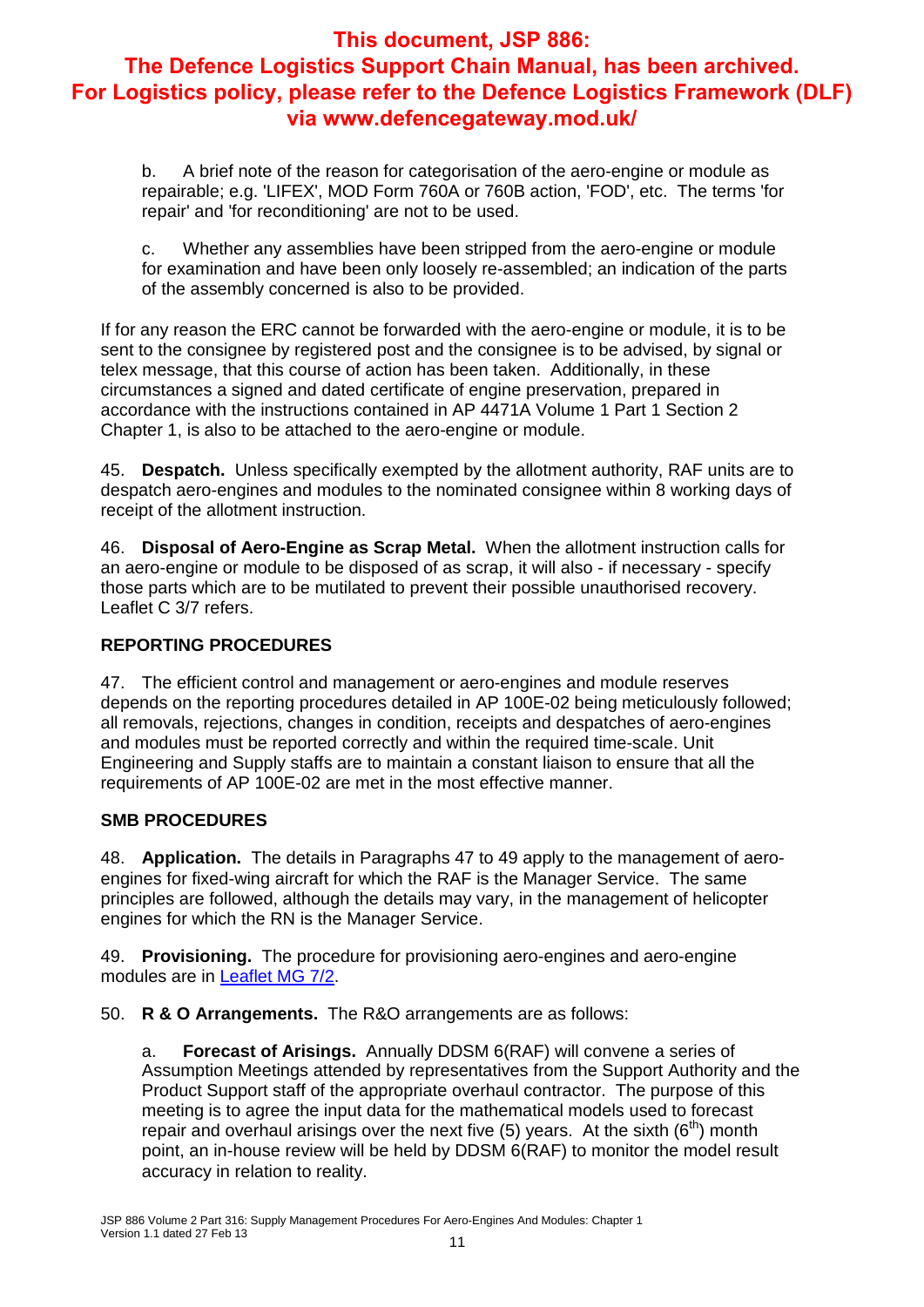b. **Calculation of Requirements.** DDSM 6(RAF) will calculate the overhaul requirements for all aero-engine and module types over the next 5 years taking account of floor stock at the overhaul centres and the arisings forecast. Details of the task are to be agreed with the overhaul centres.

c. **Overhaul Requirements Meetings.** DDSM 6(RAF) will convene a series of Overhaul Requirements Meetings (Pre-ORMs) in March each year. These meetings are to permit full discussion of the overhaul requirements between representatives of DDSM 6(RAF) and the industrial overhaul centres. When RAF 3rd Line work is involved AMM are to attend. The purpose of these meetings is to allow the contractor/HQLC to make formal offers of overhaul output against the Service's requirements. Once the offers have been accepted the Minutes of the meetings are published as the official overhaul programmes for the next five (5) years.

51. **Monitoring of R & O.** DDSM 6(RAF) will monitor the R & O overhaul output from the work centres and, should any fail to meet the agreed programmes, will raise the problem with the overhaul centre. The reasons for any production backlog will be investigated and arisings and critical spares will be re-allocated to maximise output where it is appropriate to do so.

## **TRANSPORTATION AND SERVICING EQUIPMENT**

52. The control of Transportation and Servicing Equipment is vested in DDSM6 and DGSA. Transportation and Servicing Equipment for the RB 199 is the responsibility of SM 23(RAF).

53. The term 'aero-engine' includes bare engines, engine change units, power plants, engine modules (including coupling gearboxes), auxiliary airborne power plants (AAFPs) and all Palouste engines (for both air and ground use).

54. The range of equipment concerned consists of:

a. Major Items in Man Codes 40B and 540B (controlled by DDSM6 (RAF)). These Man Codes contain transportation/servicing stands, cases and WVR bags for the storage, transportation and servicing of aero-engines. They are at present recorded on the DSDC Stafford Depot Computer.

b. Spares in Man Code 40BA to Support the Repair of Major Items (controlled by DDSM6 (RAF). These Man Codes contain the spares required for the repair and maintenance of the major items mentioned in sub-Paragraph 53a. They are included in the inventory of equipment controlled by the Logistics Control Centre (LCC).

#### **INITIAL PROVISIONING**

55. **Major Items.** Because of differing parameters the initial provisioning of items required for storage and transportation is carried out separately from initial provisioning of items required for servicing. Where a particular item serves both purposes (e.g. stands) this is taken into consideration. The procedure for initial provisioning is as follows:

a. Storage / Transportation Requirements (Aero-Engine Transportation Stands, Cases, and WVR Bags).

JSP 886 Volume 2 Part 316: Supply Management Procedures For Aero-Engines And Modules: Chapter 1 Version 1.1 dated 27 Feb 13 12 (1) Service requirements are to be evaluated and sponsored by the appropriate Engineering Authority who is to advise the precise details of the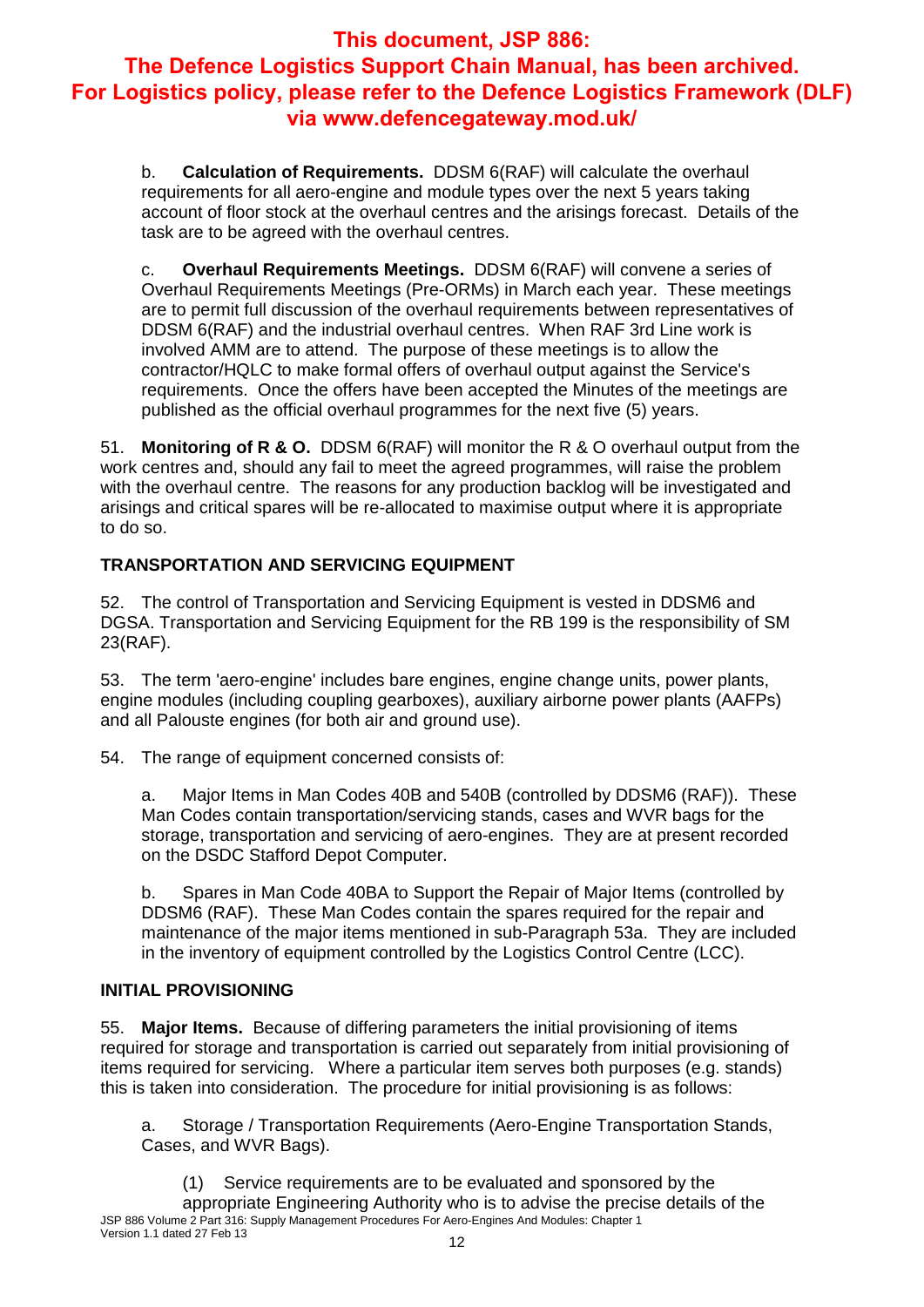items required, and the date they are to be available, to MOD (PE)Eng 4c. The Engineering Authorities concerned are:

(a) **RN**: MOD Director General of DHSA.

(b) **Army**: MOD Director General of Engineering Mechanical Engineers (Engine Management Executive 9) (DGE ME(EME 9)).

(c) **RAF**: The appropriate MOD / AFD Specialist Support Engineering Branch. For joint Service aircraft projects it is essential that there is close liaison between Engineering Authorities.

(2) MOD(PE) Eng 4c, as design authority for the Services, is to develop the items required and is to grant the design approval.

(3) Subsequent to receipt of design approval, will calculate combined Army and RAF requirements. Because of the unusual aircraft deployments, requirements for the RN are to be calculated by DHSA notified to DDSM6 (RAF), and copied to SM(Fin S)(RAF).

(4) Requisitions to cover the total requirement will be raised by DDSM6(RAF), and forwarded to SM(FinS)(RAF) for approval, and onward transmission to MOD(PE) Eng 4c.

(5) On receipt of the approved requisition from SM(Fin S)(RAF), MOD(PE) Eng 4c is to complete its action, and forward requisitions to the appropriate Contracts Branch for contract action.

(6) Progression of deliveries off contract to meet engine build programmes and/or Service requirements will be undertaken by DDSM6 (RAF), in conjunction with MOD(PE) Eng 4c.

b. Servicing Requirements - Aero-Engine Servicing Stands.

(1) The Logistics Support Systems (LSS), at the request of the sponsor Engineering Branch, is to evaluate and recommend servicing requirements. Where projects involve the RN, LSS is to liaise with the DHSA Equipment Division (ED) in assessing the requirement.

(2) MOD(PE) Eng 4c is to develop and give design approval to the servicing equipment required by the Services. LSS will be the accepting authority on behalf of the sponsor Engineering Branch.

(3) Subsequent to receipt of full technical approval, the appropriate Engineering Branch is to act as sponsor and submit a recommended scaling to the Air Force Department Service Equipment Committee (AFDSEC). Sponsor branches are:

- (a) RN: DHSA.
- (b) Army: MOD DGEME EME 9.
- (c) RAF: LSS, through MOD(PE) Ac and the appropriate engine EA.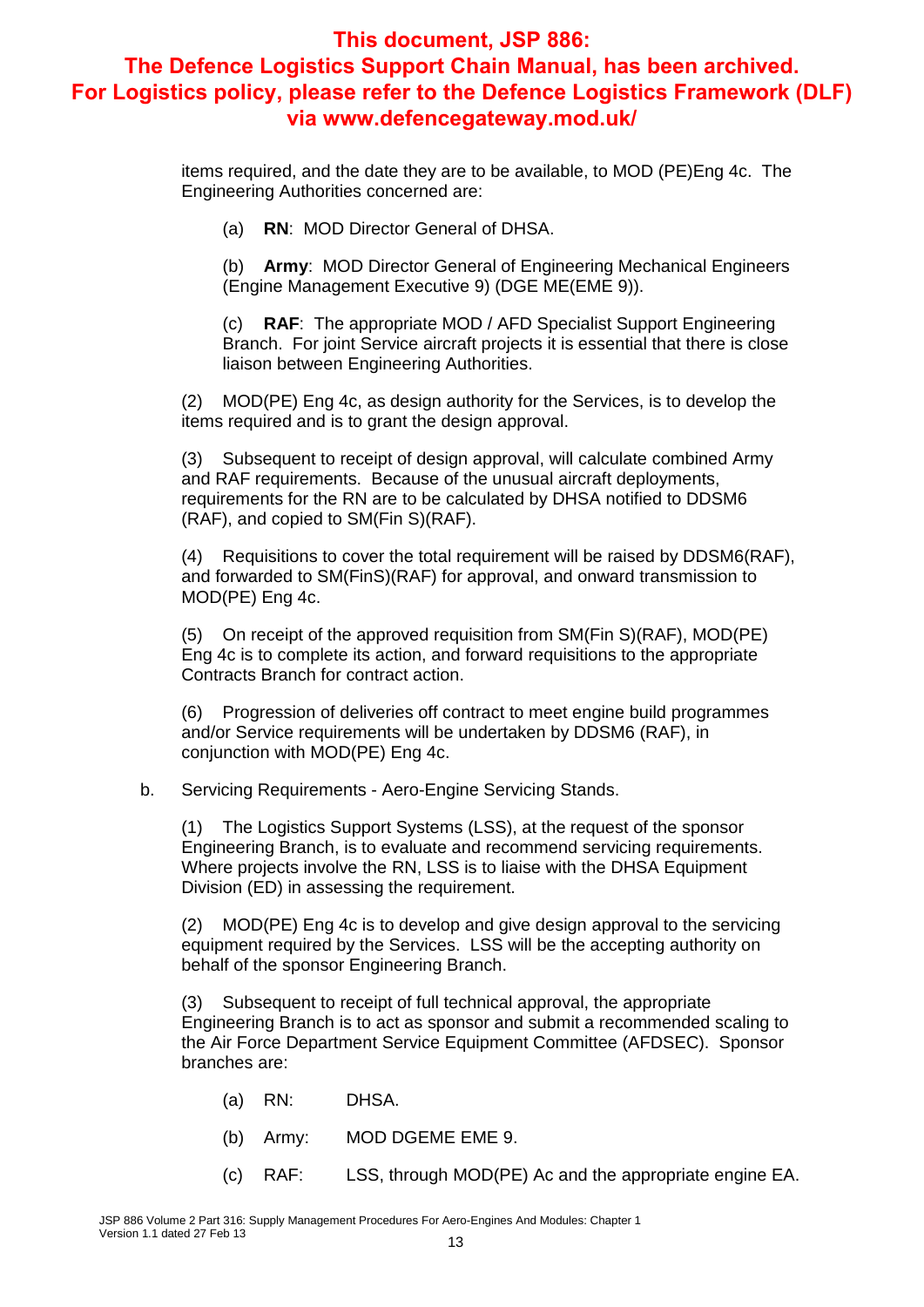(4) The minutes of the AFDSEC's meetings will be the authority for initiating provisioning action.

(5) The combined RN, Army and RAF requirements of servicing stands will be calculated by from the approved AFDSEC scales.

(6) Requisitions raised by DDSM6(RAF) will be forwarded to SM(Fin S)(RAF), for approval and onward transmission to MOD(PE) ENG 4c.

(7) On receipt of the approved requisitions form SM(Fin S)(RAF), MOD(PE) Eng 4c is to complete its action and forward the requisitions to the appropriate Contracts Branch, for contract action.

(8) Progression of deliveries off contract to meet Service needs will be arranged by DDSM6(RAF) in conjunction with MOD(PE) Eng 4c.

c. **Delays in Granting Full Technical Approval.** In the event of full technical approval being delayed it may be necessary for DDSM6(RAF) and DHSA to calculate initial requirements and forward requisitions to MOD(PE) Eng 4c via SM(Fin S)(RAF) prior to full technical approval being given. As initial production contracts for newly introduced equipment are usually placed with the design firm, this action will permit Production and Contract Branches to action the requisition and place a contract. In such cases contracts are to be endorsed to the effect that full production and delivery to the Service is not to be effected until full technical approval has been given to the equipment.

d. **Codification.** DDSM6(RAF) is responsible for applying for NATO codification for new items of Fixed-Wing aero-engine servicing and transportation equipment. DHSA is responsible for applying for NATO codification for new items of Helicopter aero-engine servicing and transportation equipment.

56. **Spares.** The initial provisioning of spares is to be carried out as follows:

a. The Engineering Branch responsible for sponsoring the equipment is to arrange for LSS to be tasked with the compilation of a Range of Spares Schedule recommending the quantity of each spare to be provisioned for each new aeroengine transportation/servicing stand and case approved for Service use. In projects involving RN requirements, LSS is to liaise with DHSA.

b. On receipt of the Range of Spares Schedule, DDSM6(RAF) will initiate codification for uncodified spares and submit requisitions for the quantities recommended by LSS and DHSA to SM(Fin S)(RAF).

c. Requisitions for spares are to be actioned in accordance with sub-Paragraphs 53a(4), (5) and (6) and 53b(6) and (7).

#### **RE-PROVISIONING**

57. **Major Items.** The re-provisioning of aero-engine transportation/servicing stands, cases, and WVR bags will only be required as the result of increases to Aircraft Establishments, amendments to AFDSEC scales, or to replace quantities found to be beyond economical repair. In the case of the latter, scrapped items are to be the subject of scrap certificates issued by the Department of Quality Assurance (DQA) Inspectors.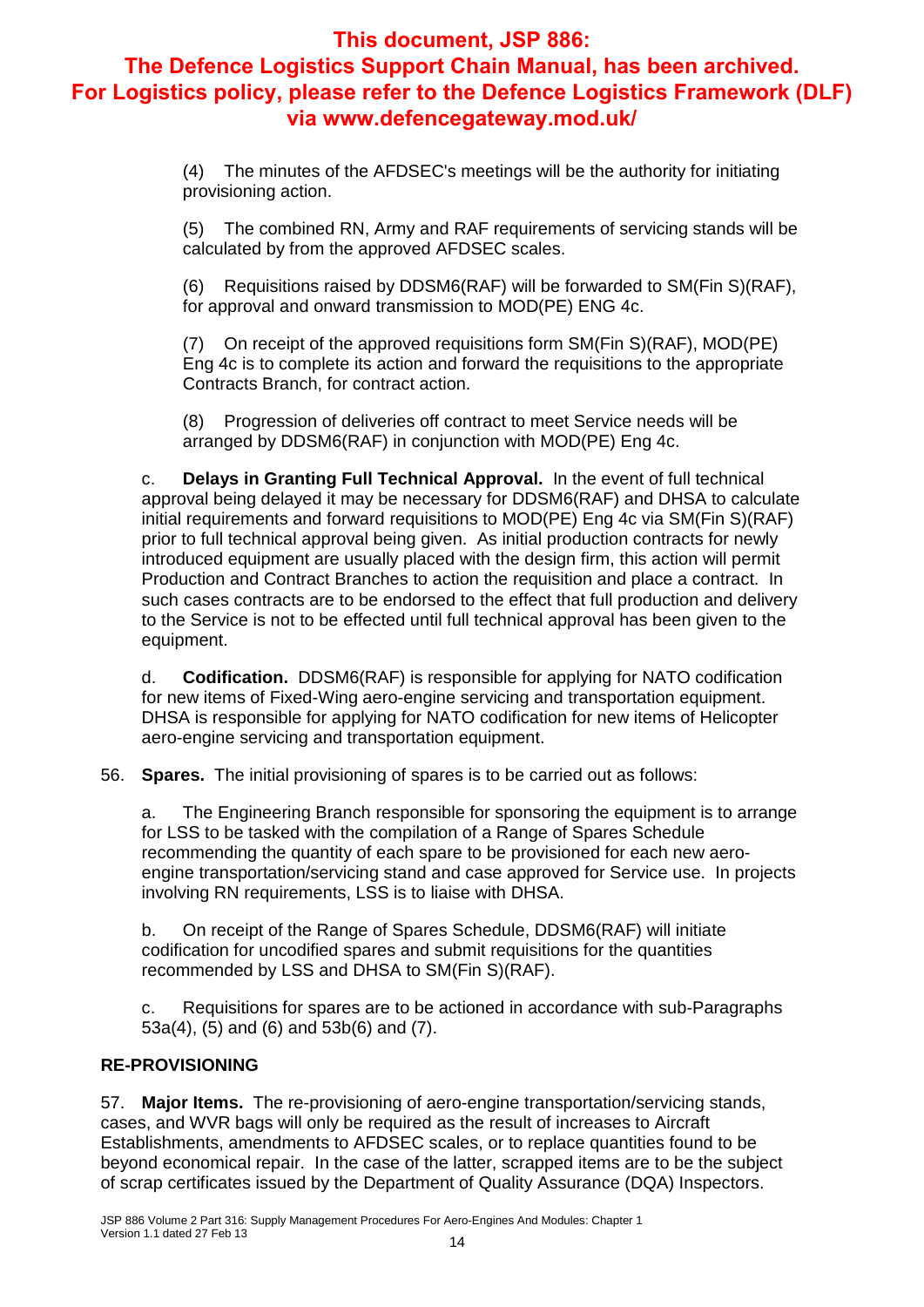Certificates in respect of RN equipment are to be forwarded through DHSA to DDSM6(RAF) for re-provisioning action.

58. Requisitions are to be actioned in accordance with the instructions contained in sub-Paragraphs 53a(4), (5) and (6) and 53b (6), (7) and (8).

59. **Spares.** All spares in Vocabulary Sections 4OBA and 540BA will be reprovisioned by DDSM6(RAF) under the procedures authorised for items under LCC Stanbridge control.

## **DEMAND AND SUPPLY CONTROL**

60. Service demands for items referenced in Sub-Sections 40B and 540B are to be submitted by signal to DSDC Stafford. The signal format is to be as laid down in JSP 336 Pamphlet 3 will be subject to pre-release control by DDSM6(RAF).

61. **Spares.** Demands for all items referenced in Sub-Section 40BA and 540BA are to be submitted as follows:

a. **RN Establishments.** On-line units direct on to LCC. Off-line units through ES (Air)/SC Embav Yeovilton for input to the LCC.

b. **Army Air Corps (AAC) Units and Establishments.** Through the appropriate Field Workshops for transmission to the LCC.

c. **RAF Units.** Direct on LCC.

d. **Engine Repairs Contractors.** Direct to DDSM6(RAF) for transmission to the LCC.

e. **MOD(PE) R and D Units.** Direct on LCC.

62. Demands for items which are Not in the Vocabulary (NIV) are to be submitted to DDSM6(RAF) for identification.

#### **REPAIRS**

63. **Major Items.** Aero-engine transportation/servicing stands, cases and WVR bags which require major repair will normally be held at DSDC Stafford as R/D stock. Major repairs are only to be undertaken when authorised by DDSM6(RAF); these will normally be carried out at DSDC Stafford. In exceptional circumstances it may be necessary for DDSM6(RAF) to arrange for repair at:

- a. A Service repair depot, or
- b. A Civilian repair contractor's works by normal requisition/contract action.

64. **Minor Repairs.** Minor repairs to aero-engine transportation/servicing stands, cases and WVR bags are to be carried out at Service user units and Service and civilian aeroengine repair establishments, as follows:

a. Service Units.

(1) Units are to carry out minor repairs making use of the spares referenced in Sub-Sections 40BA and 540BA.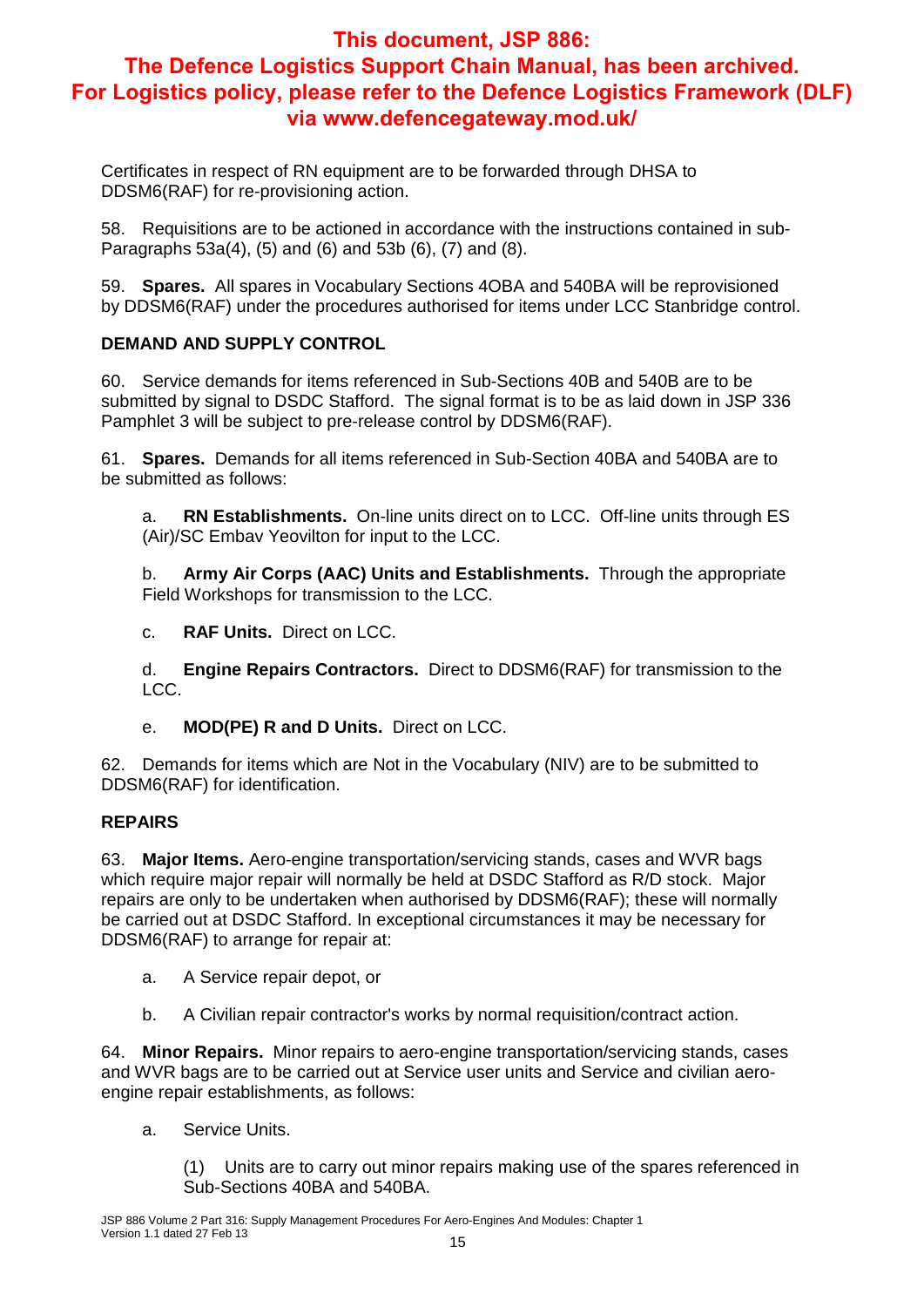(2) Items beyond the repair capacity of Army and RAF units are to be reported to DDSM6(RAF), and copied to DSDC Stafford. Arrangements will be made by DDSM6(RAF) for the return of the item to DSDC Stafford or for local disposal.

(3) Items beyond the repair capacity of RN establishments are to be reported to DDSM6(RAF) and repeated to the Engine Holding Unit (EHU) NARO Fleetlands and DSDC Stafford. DDSM6(RAF) will then issue instructions for the return of the item to Fleetlands or 16 MU, or for local disposal action.

b. Service Repair Establishments.

(1) The level of repair at these establishments is to be controlled by the Engineering Manager.

(2) Items which are found to be beyond the Service Repair Establishment's capacity are to be reported to DDSM6(RAF) who will, in turn, issue instructions for the return of the item to DSDC Stafford or for local disposal.

c. Civilian Repair Establishments.

(1) Regulations governing the repair of items at these establishments are contained in the appropriate Civilian Repair Contract. The level of repair is to be controlled by DQA.

(2) Items which are found to be beyond the repair capability of the Civilian Repair Establishment are to be reported to DDSM6(RAF) who will, in turn, instruct the Establishment to return the item to DSDC Stafford, or to dispose of it locally.

#### **STORAGE**

65. **Major Items.** Apart from a small pool of major items required to he held at EHU, NARO Fleetlands, to support single Service management of helicopter engines, all transportation / servicing stands, cases and WVR bags not in use, or committed for use, will be held at DSDC Stafford.

66. Service units, and Service and civilian aero-engine repair establishments are to report holdings of items surplus to requirements to DDSM6(RAF) who will issue instructions for disposal.

67. Spares. The stock-holding depot for spares is DSDC Stafford.

68. RN establishments and Army units are to restrict holdings of spares to the minimum consistent with their repair commitments. RAF unit stock levels will be determined by the LCC.

#### **ACCOUNTING**

69. Major Items. Aero-engine transportation / servicing stands, cases and WVR bags are not to be accounted for separately when being used for storage. For movement of an aero-engine or when empty (not in use) they are to be fully accounted for as follows:

a. RN: In accordance with BR 96 Chapter 15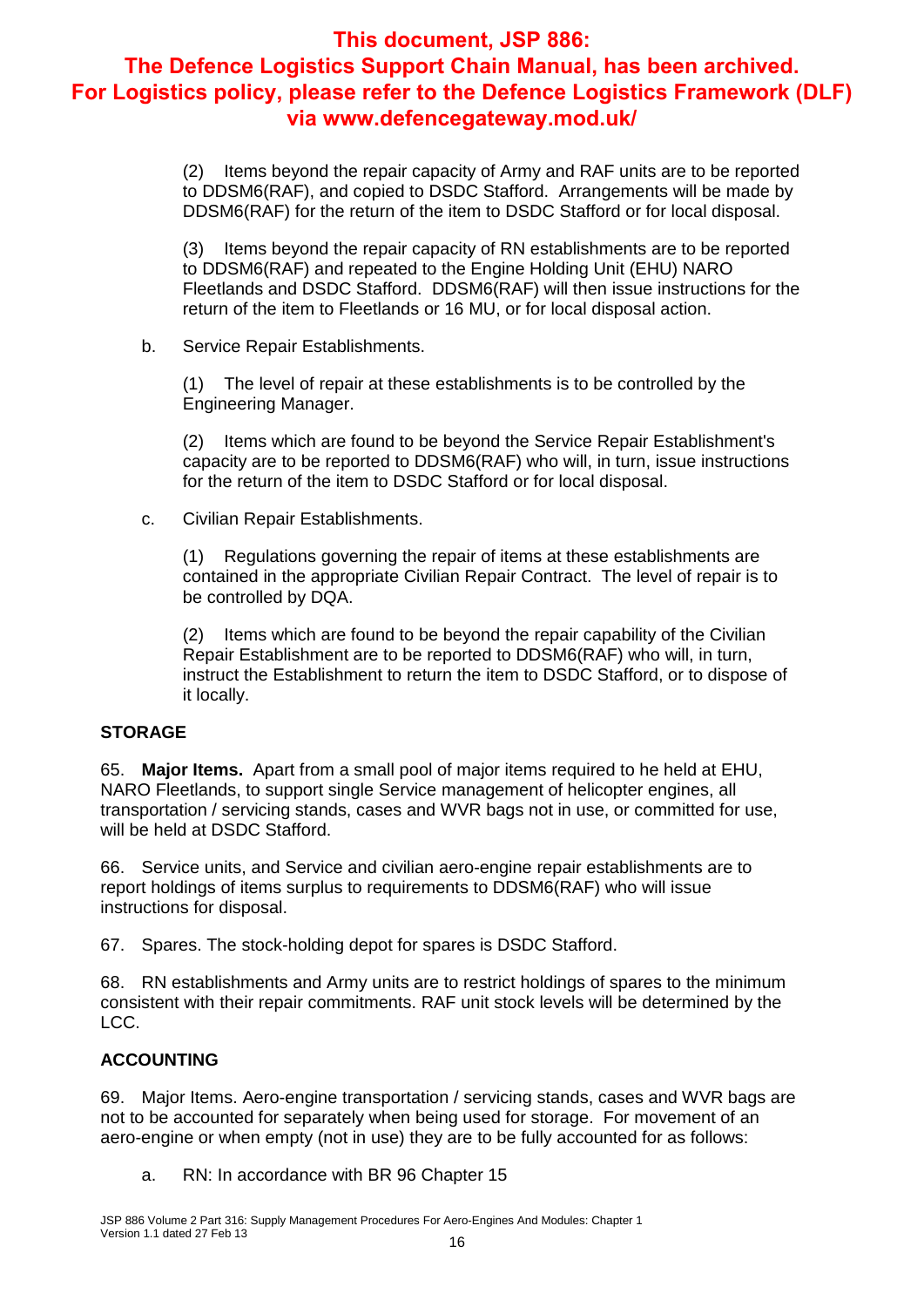b. AAC and RAF Units: In accordance with Leaflet C 9/5.

70. Units are to submit signal reports in the format at Annex A to this leaflet whenever any item of aero-engine transportation / storage equipment is:

- a. Brought on charge.
- b. Re-categorised from serviceable, R/S and R/D.
- c. Struck off charge.
- d. Disposed of.

71. Items referenced in Sub-Section 40A and 540BA are to be accounted for in accordance with the relevant procedures laid down for each Service.

#### **PERIODIC RETURNS**

72. DSDC Stafford and NARO Fleetlands are to provide DDSM6(RAF) with six-monthly returns, as at 1st March and 1st September each year, giving stock positions and serviceability categories of all aero-engine transportation / servicing stands, cases and WVR bags.

73. Arrangements have been made with MOD(PE) for aero-engine contractors to provide monthly returns showing current holdings / conditions / serviceability of all aero-engine transportation / servicing stands, cases and WVR bags. The return will also include details of requirements for the following three month period.

#### **DISPOSALS**

74. **Major Items.** In March and September each year, or on receipt of form 303 (Special Disposal Application) from user units, DDSM6(RAF) will calculate the number of aeroengine transportation/servicing stands, cases and WVR bags required to be retained in use. The following factors will be considered in the calculation:

- a. Number of reserve engines.
- b. Aircraft Establishment.

c. Stock position of 'not in use' items contained in the latest six-monthly return (see Paragraph 70).

d. Any other known commitments, for example, modification programmes.

75. Items surplus to the RN's requirements will be referred to COMNA and NARO Fleetlands by DDSM6(RAF) for approval to initiate disposal action. DDSM6(RAF) will initiate disposal action for items surplus to Army and RAF requirements.

76. Spares. Requests for disposal instructions for surplus serviceable equipment are to be made in accordance with the instructions in JSP 886 Volume 9.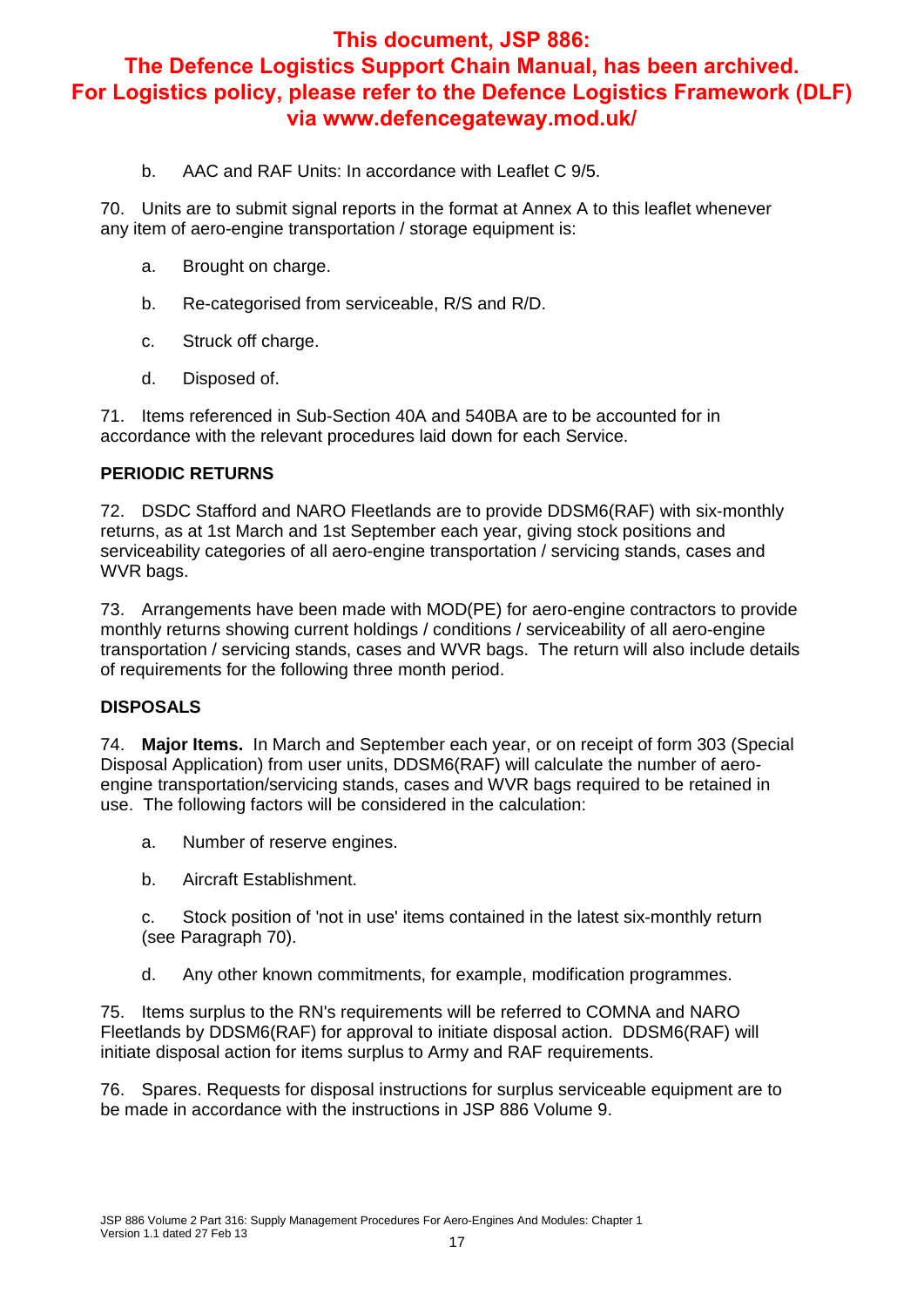## **INSTRUCTIONAL AERO-ENGINES AND MODULES**

77. **Transfer To Instructional Category.** When it is agreed that an aero-engine or module is to be used for instructional purposes, an allotment instruction will be issued by DDSM6(RAF) or DHSA which will, allocate an instructional serial number (suffixed in the under mentioned manner) to the item. The original serial number is to be obliterated and the instructional number substituted as soon as the allotment instruction is received.

78. The categories of instructional aero-engine and module are as follows:

a. **Category Suffix 'A' - 'Running'.** Category suffix 'A' aero-engines are capable of being run on the ground, but are not authorised for flying purposes.

b. **Category Suffix 'B' - 'Assembly'.** Category suffix 'B' aero-engines and modules are to be used for training purposes, for example, stripping and reassembly, in workshops and schools.

c. **Category Suffix 'C' - 'Sectioned'.** Category suffix 'C' aero-engines and modules are those which have been sectioned, with their working parts exposed to view, for instructional purposes.

79. **Requests For Allotment Of Instructional Aero-Engine Modules.** Requests for the allotment-in of instructional aero-engines or modules are to be made by units in the form of a letter to their Command Headquarters (CHQ). The letter is to be accompanied by a statement of the unit's current holdings of instructional aero-engines and modules, and is also to state those items, if any, which could be disposed of if the application is approved.

80. If the request is supported, the CHQ is to forward the application to TGDA PDG 1b, with a copy to DDSM6(RAF), indicating the manner in which the items will be used and the training utilisation rate. If the application is approved, issue action will follow the procedure outlined in Paragraph 76 above.

81. **Accounting.** Aero-engines and modules allotted for ground instructional use are to be converted to the appropriate category by means of a Form 21F, and are to be held on charge as Class P stores separately from other similar items not in the same instructional category. Stock records and Articles-in-Use ledger sheets are to be headed 'Instructional Equipment'.

82. Before a Category 'A' instructional aero-engine is transferred from one unit to another, any parts which may have been removed are to be re-assembled and the engine restored to a safe running condition. If this is not possible, a statement to this effect is to be prepared in duplicate and signed by the OC Engineering Wing of the consignor unit; the original of the statement is to be placed in an envelope marked 'IMPORTANT' and attached to the aero-engine in such a manner that it will be readily visible to the personnel receiving it at the consignee unit. The duplicate copy of the statement is to be attached to the voucher covering the transaction which is forwarded with the aero-engine.

83. The instructions detailed in Leaflet C 20/2 are to be observed whenever an instructional aero-engine or module is transferred between units.

84. **Servicing Records.** The Engineering Record Cards (ERC) for engines which are converted for instructional use (all categories) are to be retained with the Aero Engine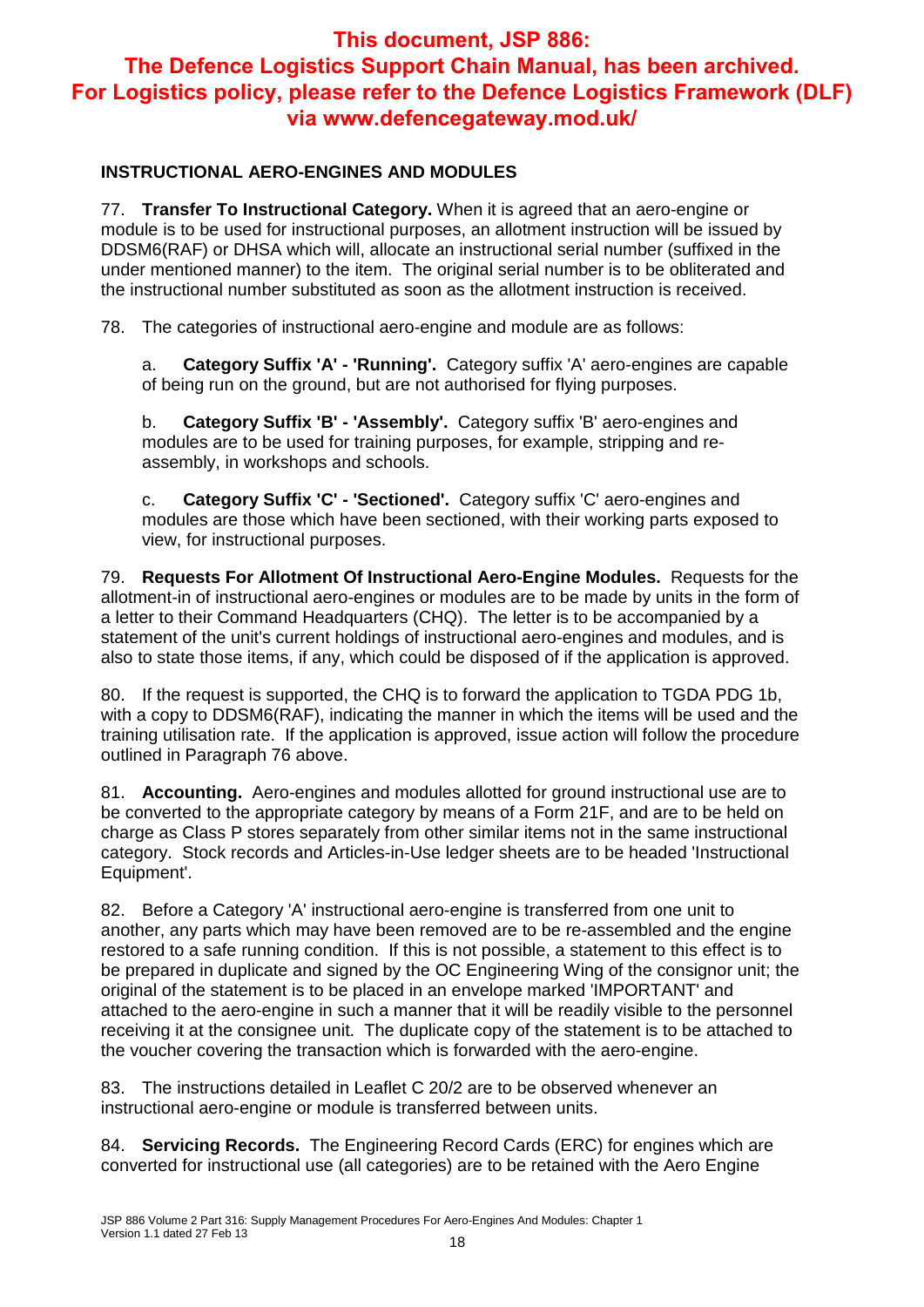concerned, and are to be endorsed with details of the allotment instruction authorising the conversion.

85. **Reduction in Category.** When an instructional aero-engine or module becomes unsuitable for use in its existing category, and the holding unit recommends its reduction to a lower category, application is to be made to DDSM6(RAF) for permission to reclassify it and for the suffix letter of the serial number to be changed; a copy of the application is to be forwarded to the unit's CHQ. If the reduction in category is approved, DDSM6(RAF) will issue an amending allotment instruction.

86. If an instructional aero-engine or module becomes totally unserviceable and is deemed to be unsuitable for further instructional use, it is to be reported through CHQ to DDSM6(RAF) who will issue disposal instructions.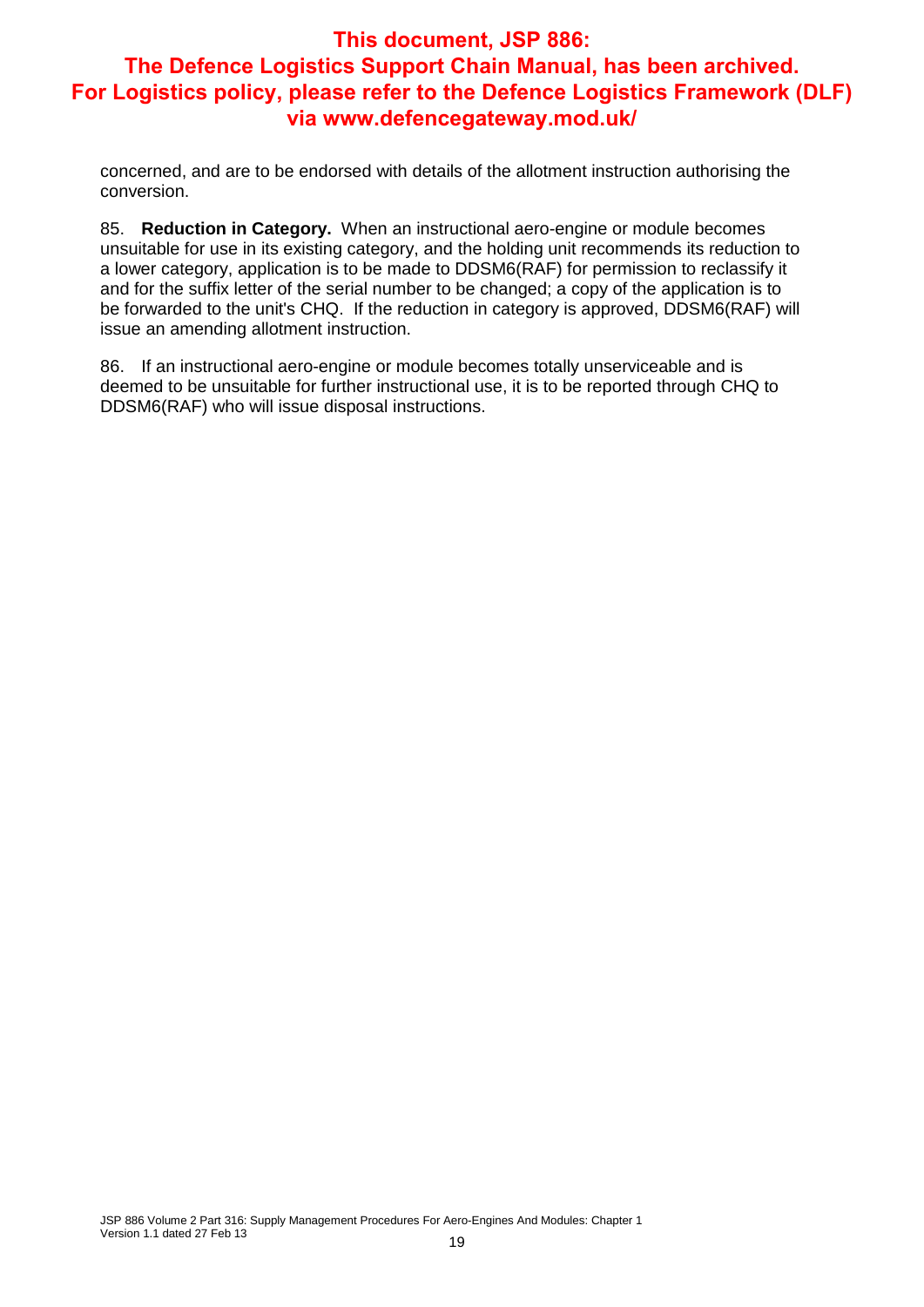## **This document, JSP 886:**

## **The Defence Logistics Support Chain Manual, has been archived. For Logistics policy, please refer to the Defence Logistics Framework (DLF) via www.defencegateway.mod.uk/**

**ANNEX A: AERO-ENGINE TRANSPORTATION AND SERVICING EQUIPMENT STATE SIGNAL**

**PRECEDENCE:** Normally ROUTINE

**CLASSIFICATION:** Normally UNCLASSIFIED

**SIC:** OJR

#### **ADDRESSEES:**

- a. Action SARO Wyton
- b. Information 16 MU NARO Fleetlands (in the case of RN items only)

#### **TEXT**:

A. Aero-Engine Transportation and Servicing Equipment State Signal.

B. Reason (as applicable):

a. Bring on charge - Following internal receipt (e.g. from Aero-Engine Bay) or. following external receipt.

b. Strike off charge - Following internal issue (e.g. to Aero-Engine Bay) or following external issue.

c. Re-categorised -

From Serv to R/S or R/D or beyond economical repair. DQA Scrap Certificate No.........refers (as applicable).

From R/S to Serv or R/D or beyond economical repair. DQA Scrap Certificate No .........refers (as applicable).

From R/D to Serv or R/S or beyond economical repair. DQA Scrap Certificate No.........refers (as applicable).

C. Engine Type and Mark.

Vocabulary Section and Reference Number of Case (container) being reported:

| a. | <b>Quantity</b>                                                     |               |
|----|---------------------------------------------------------------------|---------------|
|    |                                                                     | As Applicable |
| b. | Condition (i/c Serviceable, Repairable/Station,                     |               |
|    | Repairable/Depot. Beyond Economic Repair)                           |               |
|    |                                                                     |               |
|    | Current Stock as recorded on Stock Records                          |               |
| Е. | Vocabulary Section and Reference Number of Stand being<br>reported: |               |